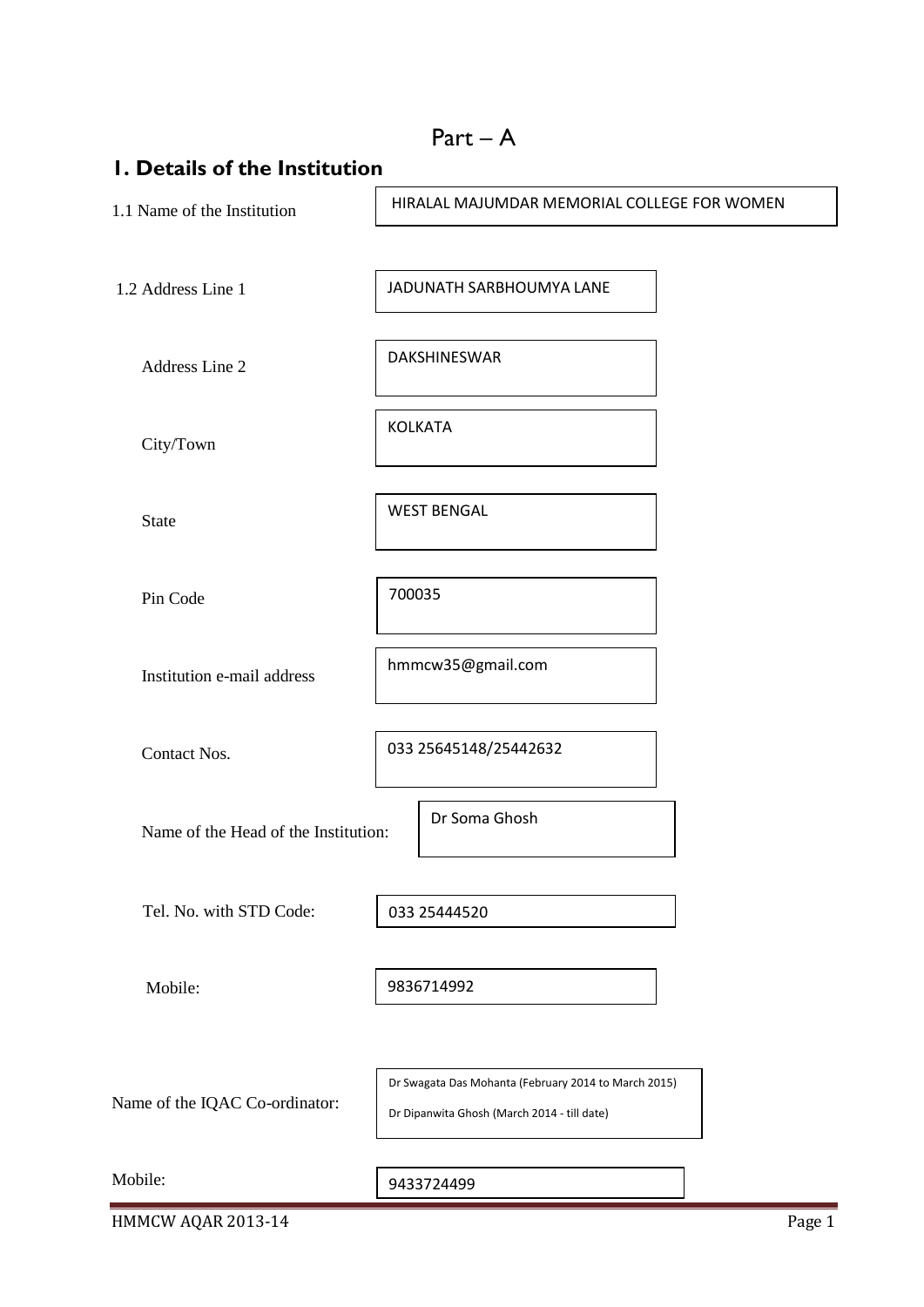IQAC e-mail address:

[iqac.hmmcollege@yahoo.com](mailto:iqac.hmmcollege@yahoo.com)

1.3 **NAAC Track ID** (For ex. MHCOGN 18879)\_\_\_\_\_\_\_\_\_\_\_\_\_\_\_\_\_\_\_\_\_\_\_\_\_\_\_\_\_\_

1.4 Website address:

www.hmmcollege.org

Web-link of the AQAR:

For ex. http://www.ladykeanecollege.edu.in/AQAR201213.doc

# 1.5 Accreditation Details

| Sl. No. |             |       | <b>CGPA</b><br>Grade | Year of       | Validity |
|---------|-------------|-------|----------------------|---------------|----------|
|         | Cycle       |       |                      | Accreditation | Period   |
|         | $1st$ Cycle | $C++$ |                      | 2004          | 5 years  |
| 2       | $2nd$ Cycle |       |                      |               |          |
|         | $3rd$ Cycle |       |                      |               |          |
|         | $4th$ Cycle |       |                      |               |          |

| 1.6 Date of Establishment of IQAC : | 20/02/2014 | Please look into preface for<br>details |
|-------------------------------------|------------|-----------------------------------------|
| 1.7 AQAR for the year:              | 2013-14    |                                         |

1.8 Details of the previous year's AQAR submitted to NAAC after the latest Assessment and Accreditation by NAAC (*(for example AQAR 2010-11submitted to NAAC on 12-10-2011)*

| i. AQAR   | (DD/MM/YYYY)4 |
|-----------|---------------|
| ii. AQAR  | (DD/MM/YYYY)  |
| iii. AQAR | (DD/MM/YYYY)  |
| iv. AQAR  | (DD/MM/YYYY)  |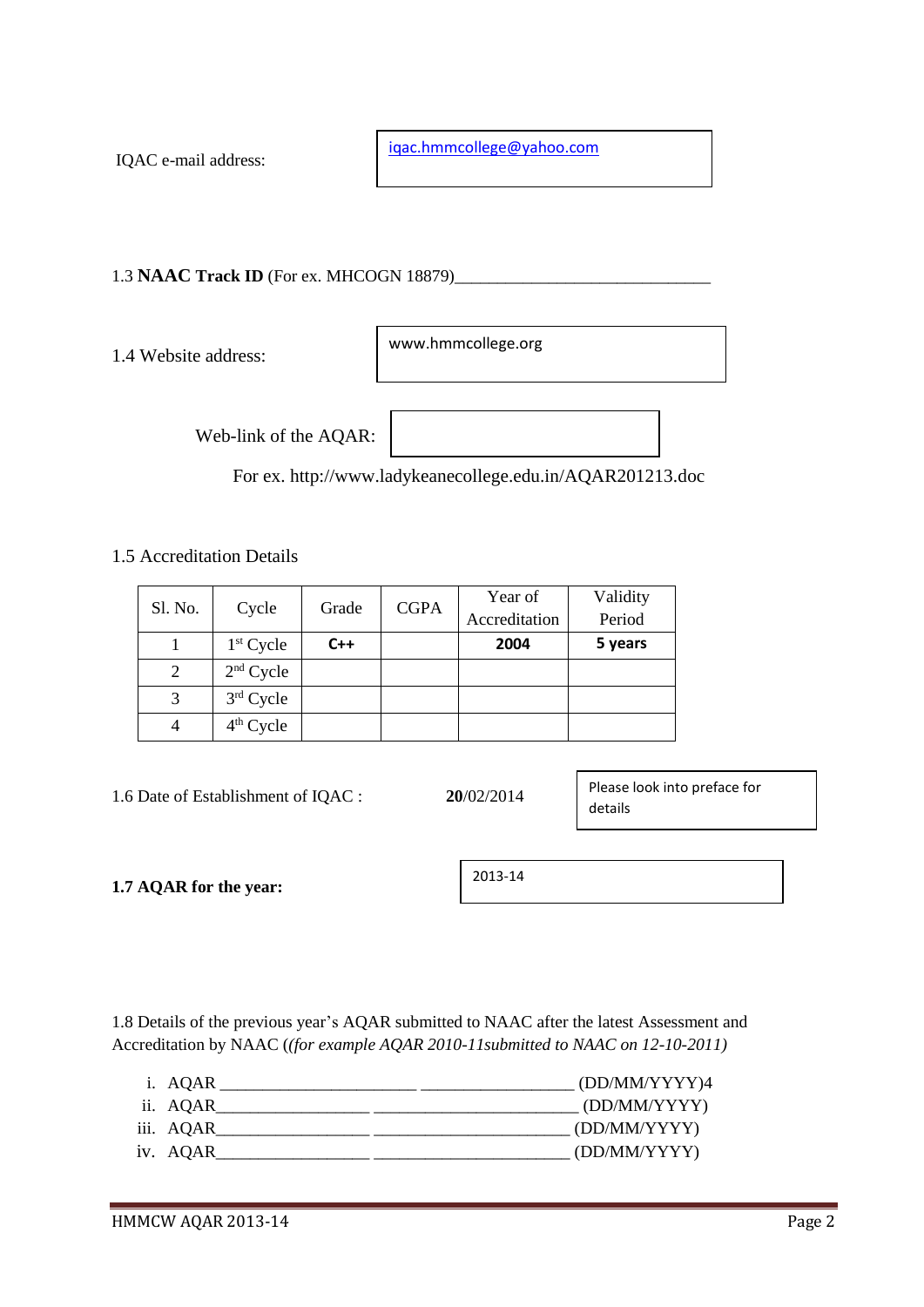1.9 Institutional Status

| University                                                 | Deemed<br>Central<br>Private<br><b>State</b>                                           |
|------------------------------------------------------------|----------------------------------------------------------------------------------------|
| <b>Affiliated College</b>                                  | N <sub>0</sub><br>Yes<br>Y                                                             |
| <b>Constituent College</b>                                 | Yes<br>N <sub>0</sub><br>v                                                             |
| Autonomous college of UGC                                  | Yes<br>N <sub>0</sub><br>V                                                             |
| Regulatory Agency approved Institution                     | $\sqrt{ }$<br>Yes<br>No                                                                |
| (eg. AICTE, BCI, MCI, PCI, NCI)                            |                                                                                        |
| Co-education<br>Type of Institution                        | Men<br>Women<br>Υ                                                                      |
| Urban                                                      | Rural<br>Tribal<br>Y                                                                   |
| <b>Financial Status</b><br>Grant-in-aid                    | UGC 2(f)<br><b>UGC 12B</b><br>Y<br>Y                                                   |
|                                                            | Grant-in-aid $+$ Self Financing<br><b>Totally Self-financing</b><br>Y                  |
| 1.10 Type of Faculty/Programme                             |                                                                                        |
| Arts<br>Science<br>Y                                       | PEI (Phys Edu)<br>Commerce<br>Law<br>Υ                                                 |
| TEI (Edu)<br>Engineering                                   | <b>Health Science</b><br>Management                                                    |
| Others (Specify)                                           |                                                                                        |
| 1.11 Name of the Affiliating University (for the Colleges) | West Bengal State University,<br><b>Barasat</b>                                        |
|                                                            | 1.12 Special status conferred by Central/ State Government-- UGC/CSIR/DST/DBT/ICMR etc |

| Autonomy by State/Central Govt. / University | <b>NIL</b> |                |            |
|----------------------------------------------|------------|----------------|------------|
| University with Potential for Excellence     | <b>NIL</b> | <b>UGC-CPE</b> | <b>NIL</b> |
| HMMCW AQAR 2013-14                           |            |                | Page 3     |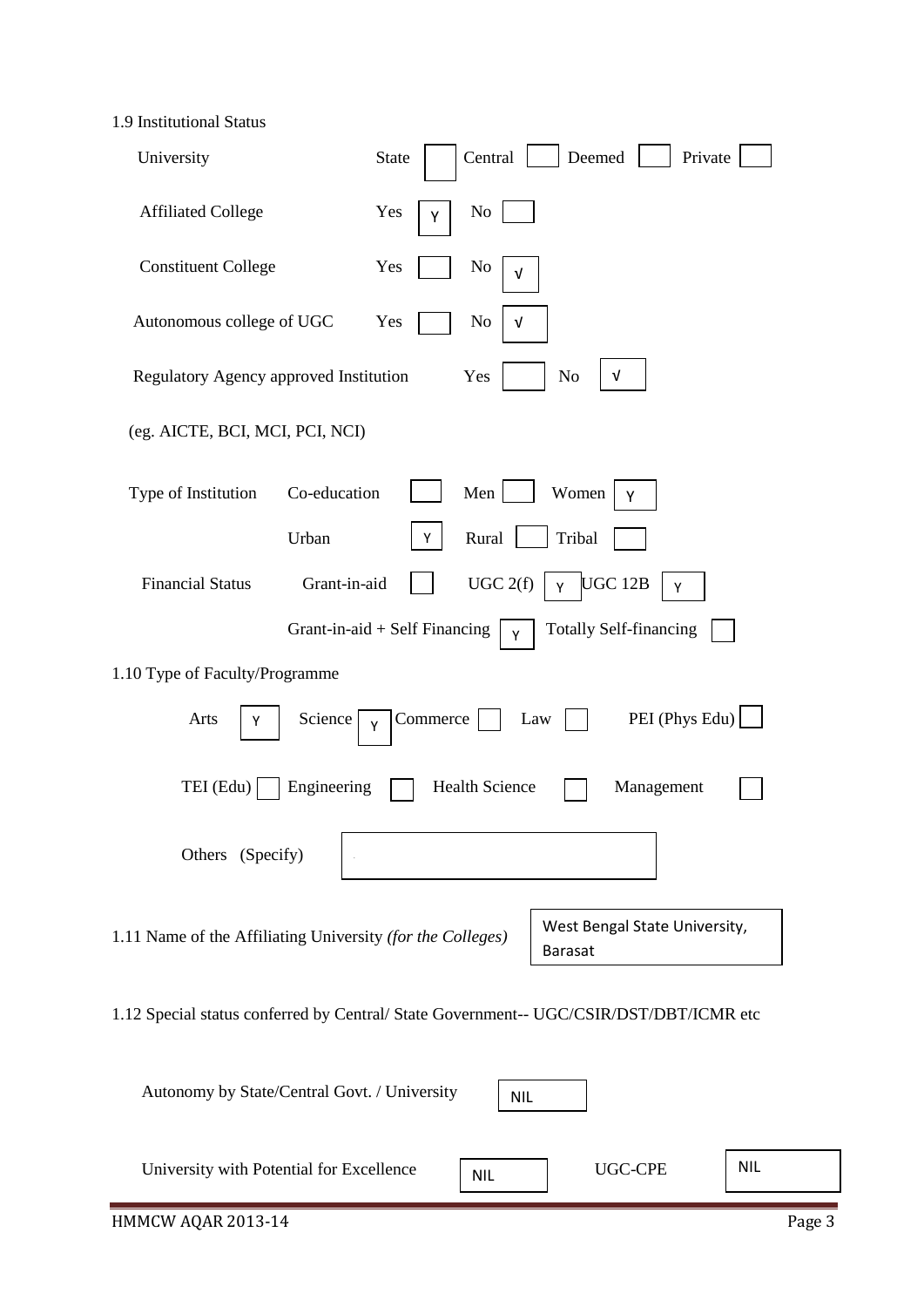| <b>DST Star Scheme</b>                  | <b>NIL</b> | <b>UGC-CE</b>       | <b>NIL</b> |
|-----------------------------------------|------------|---------------------|------------|
| <b>UGC-Special Assistance Programme</b> | <b>NIL</b> | <b>DST-FIST</b>     | <b>NIL</b> |
| UGC-Innovative PG programmes            | <b>NIL</b> | Any other (Specify) |            |
| <b>UGC-COP Programmes</b>               | <b>NIL</b> |                     |            |

# **2. IQAC Composition and Activities**

| 2.1 No. of Teachers                                               | 11                         |
|-------------------------------------------------------------------|----------------------------|
| 2.2 No. of Administrative/Technical staff                         | 02                         |
| 2.3 No. of students                                               | 01                         |
| 2.4 No. of Management representatives                             | 01                         |
| 2.5 No. of Alumni                                                 | 01                         |
| 2.6 No. of any other stakeholder and<br>community representatives | <b>NIL</b>                 |
| 2.7 No. of Employers/ Industrialists                              | <b>NIL</b>                 |
| 2.8 No. of other External Experts                                 | 01                         |
| 2.9 Total No. of members                                          | 17                         |
| 2.10 No. of IQAC meetings held                                    | 06                         |
| 2.11 No. of meetings with various stakeholders:                   | 06<br>No.<br>Faculty<br>06 |
| Non-Teaching Staff & Students<br>06                               | Alumni<br>Others<br>06     |

\* The college Governing Body forms a statutory Internal Quality Assurance Cell in February 2014 to provide the direction and leadership towards quality building, transparency and accountability of the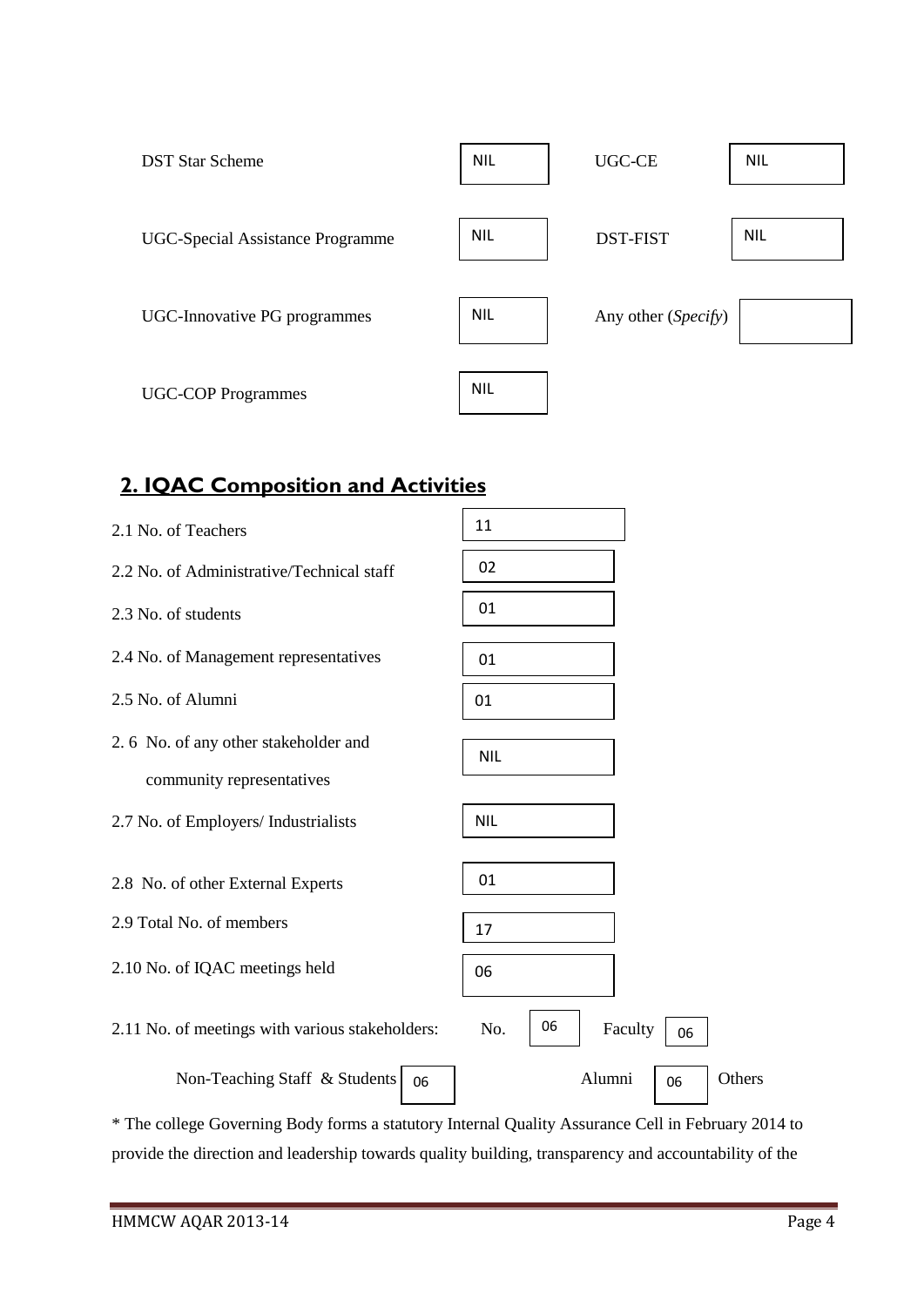system. However, the Cell is formed at the end of the financial year. The plan of action has been chalked out at the Governing Body and the Teachers' Council of the college.

2.12 Has IQAC received any funding from UGC during the year? Yes  $\sqrt{v}$  No



2.13 Seminars and Conferences (only quality related)

(i) No. of Seminars/Conferences/ Workshops/Symposia organized by the IQAC



(ii) Themes

Towards Quality improvement, accountability and transparency of the institution

2.14 Significant Activities and contributions made by IQAC

- Towards maintenance of a disciplined and dedicated campus for holistic education
- Bilingual mode of instruction for minority community students.
- Upgrade of infrastructure and laboratory equipment.
- Progress of instruction through visual medium.
- Students Plus software installed to capture, preserve and protect student background data of the college, a step towards complete office automation.
- As part of infrastructure expansion planned by the institution, construction of the open air stage of the college completed and is now ready to host cultural programmes.
- NSS activities continue.
- Sports department flourishes with our students bagging the Runners' Up trophy in the inter-college championship (district level).

2.15 Plan of Action by IQAC/Outcome

 The plan of action chalked out by the IQAC in the beginning of the year towards quality enhancement and the outcome achieved by the end of the year \*

| Plan of Action                                                                 | Achievements                                                                                                                                                                                                                                                                                                                                                                                    |
|--------------------------------------------------------------------------------|-------------------------------------------------------------------------------------------------------------------------------------------------------------------------------------------------------------------------------------------------------------------------------------------------------------------------------------------------------------------------------------------------|
|                                                                                |                                                                                                                                                                                                                                                                                                                                                                                                 |
| To achieve perfection in teaching and learning<br>towards academic excellence. | Disciplined campus, dedicated and focussed faculty                                                                                                                                                                                                                                                                                                                                              |
| Office and Library automation                                                  | As funds are scarce, a decision is taken to do the work in<br>phases. As the first phase, a data capture format software<br>Students' Plus is acquired by the college. It would help<br>the institution to preserve. The software would reduce the<br>wait time at office for the student. The institution would<br>utilize the student records for its analysis towards long<br>term planning. |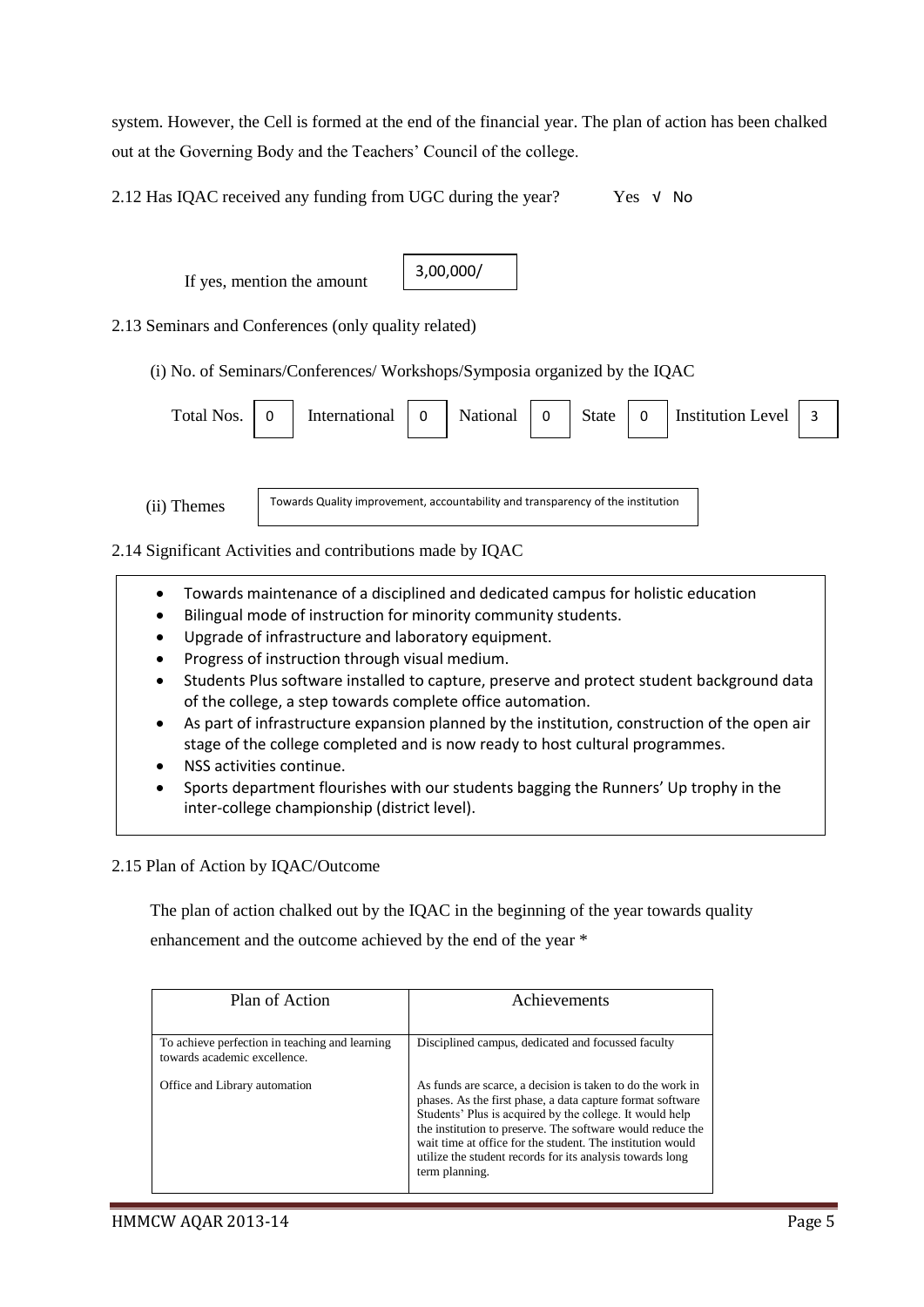| Expansion of infrastructure towards visual<br>teaching medium                                                                     | The college acquires three more projectors and accessory<br>screens. It is encouraging departments to go all out on<br>teaching through visual medium. |
|-----------------------------------------------------------------------------------------------------------------------------------|--------------------------------------------------------------------------------------------------------------------------------------------------------|
| Laboratory infrastructure upgradation                                                                                             | The UGC equipment grant is utilized for upgrading<br>college laboratories                                                                              |
| Extension activities through the NSS forum to<br>continue, sports department to encourage<br>students to practice and participate | Slum visits and camps are conducted at nearby slums by<br>the NSS team.                                                                                |

 *\* Attach the Academic Calendar of the year as Annexure.*

| 2.15 Whether the AQAR was placed in statutory body                                                                              |                                                                                | Yes $V$ | N <sub>o</sub> |
|---------------------------------------------------------------------------------------------------------------------------------|--------------------------------------------------------------------------------|---------|----------------|
|                                                                                                                                 | Management $\boxed{\mathsf{v}}$ Syndicate $\boxed{\phantom{0}}$ Any other body |         |                |
| Provide the details of the action taken                                                                                         |                                                                                |         |                |
| Before the AQAR 2013-14 was placed at the Governing Body, the draft was mailed to all the members with a prior notice. The AQAR |                                                                                |         |                |

was placed formally at the Governing Body and was discussed threadbare at the forum. All suggestions were incorporated at the final report.



# **Criterion – I**

# **1. Curricular Aspects**

| Level of the<br>Programme | Number of<br>existing<br>Programmes | Number of<br>programmes added<br>during the year | Number of<br>self-financing<br>programmes | Number of value<br>added / Career<br>Oriented<br>programmes |
|---------------------------|-------------------------------------|--------------------------------------------------|-------------------------------------------|-------------------------------------------------------------|
| PhD                       | $\theta$                            | 0                                                |                                           | $\theta$                                                    |
| PG                        | $\theta$                            | $\theta$                                         | $\theta$                                  | $\theta$                                                    |
| <b>UG</b>                 | $22(H+G)$                           | $\theta$                                         | $\Omega$                                  | $\theta$                                                    |
| PG Diploma                | 0                                   | 0 <sup>0</sup>                                   | $\theta$                                  | $\theta$                                                    |
| <b>Advanced Diploma</b>   | $\overline{0}$                      | $00 \,$                                          | $\theta$                                  | $\theta$                                                    |
| Diploma                   | $\theta$                            | $\Omega$                                         | $\Omega$                                  | $\theta$                                                    |
| Certificate               | $\theta$                            | $\theta$                                         |                                           | 0                                                           |

1.1 Details about Academic Programmes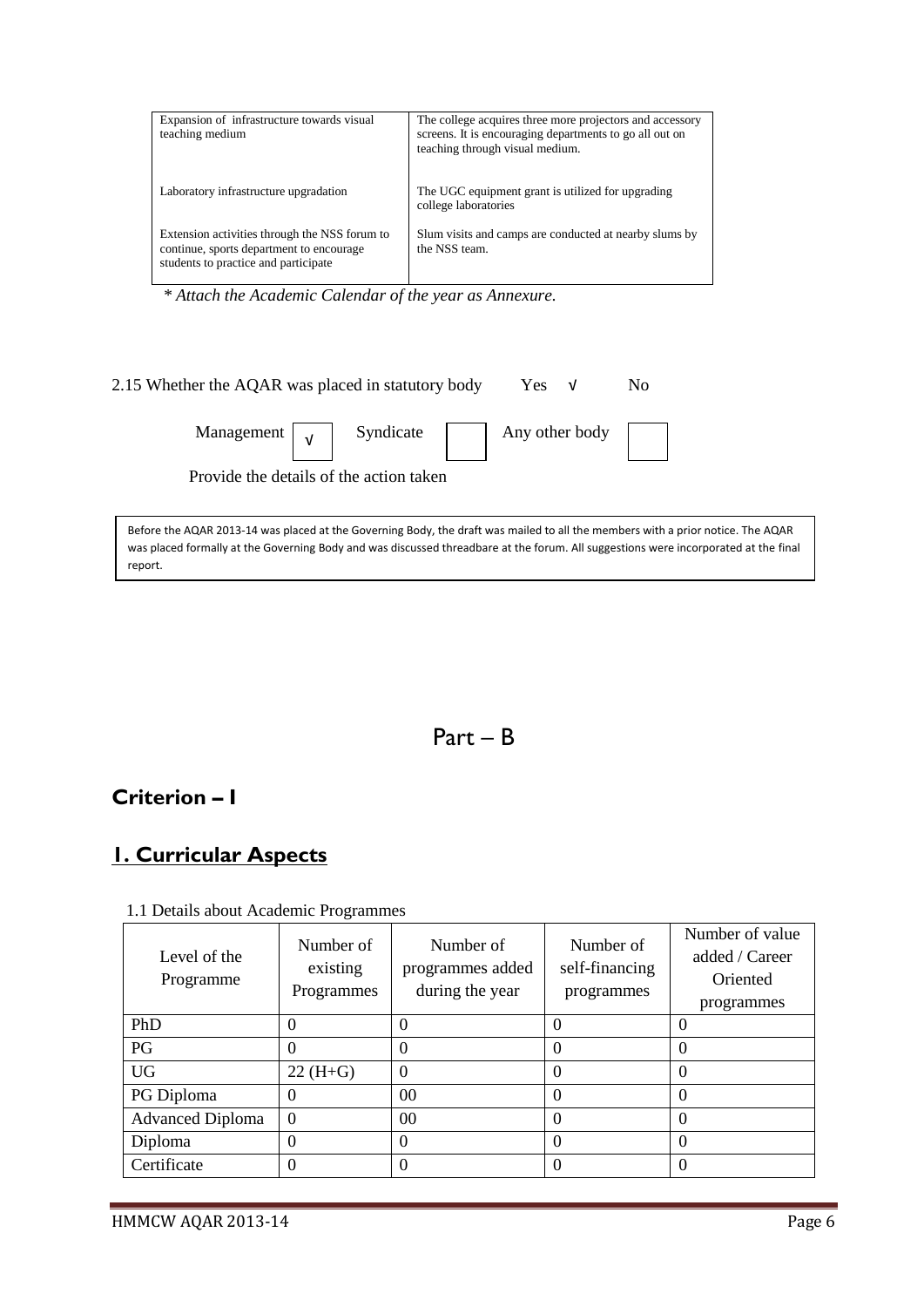| Others            |                           |  |  |
|-------------------|---------------------------|--|--|
|                   | <b>Total</b>   22 $(H+G)$ |  |  |
| Interdisciplinary |                           |  |  |
| Innovative        |                           |  |  |

1.2 (i) Flexibility of the Curriculum: CBCS/Core/Elective option / Open options (ii) Pattern of programmes:

|                                                             | Pattern          | Number of programmes                                  |
|-------------------------------------------------------------|------------------|-------------------------------------------------------|
|                                                             | Semester         | $\boldsymbol{0}$                                      |
|                                                             | Trimester        | $\theta$                                              |
|                                                             | Annual           | $22 (H + G)$                                          |
|                                                             |                  |                                                       |
| 1.3 Feedback from stakeholders*<br>(On all aspects)         | Alumni           | Students<br><b>Employers</b><br>Parents<br>$\sqrt{ }$ |
| Mode of feedback<br>$\sim$ 1                                | Manual<br>Online | Co-operating schools (for PEI)<br>$\sqrt{ }$          |
| *Please provide an analysis of the feedback in the Annexure |                  |                                                       |

1.4 Whether there is any revision/update of regulation or syllabi, if yes, mention their salient aspects.

The college was affiliated to the University of Calcutta since its inception in 1959. When the West Bengal Government formed the West Bengal State University vide Act XXVIII of 2007, the college with 62 other colleges of the North 24-Parganas, an industrial district of West Bengal, had to be transferred to the newly founded University. The University was following the statutes and syllabi of the University of Calcutta. The University began formulating its own syllabi in 2012. The statute of the University was enacted on 2014.

1.5 Any new Department/Centre introduced during the year. If yes, give details.

The inspection reports of PG courses in Psychology and Geography were in favour of the college. However, the college decided to wait on this until it could generate resources to build the infrastructure and generate the human resources to run the courses meaningfully.

6

# **Criterion – II**

# **Teaching, Learning and Evaluation**

| 2.1 Total No. of  | Total | Asst. Professors | Associate Professors   Professors   Others |                   |
|-------------------|-------|------------------|--------------------------------------------|-------------------|
| permanent faculty |       |                  |                                            | 11 CTT.<br>17 PTT |

2.2 No. of permanent faculty with Ph.D.

| Asst.      | Associate  | Professors |  | Others |  | Total |  |
|------------|------------|------------|--|--------|--|-------|--|
| Professors | Professors |            |  |        |  |       |  |
|            |            |            |  |        |  |       |  |
|            |            |            |  |        |  |       |  |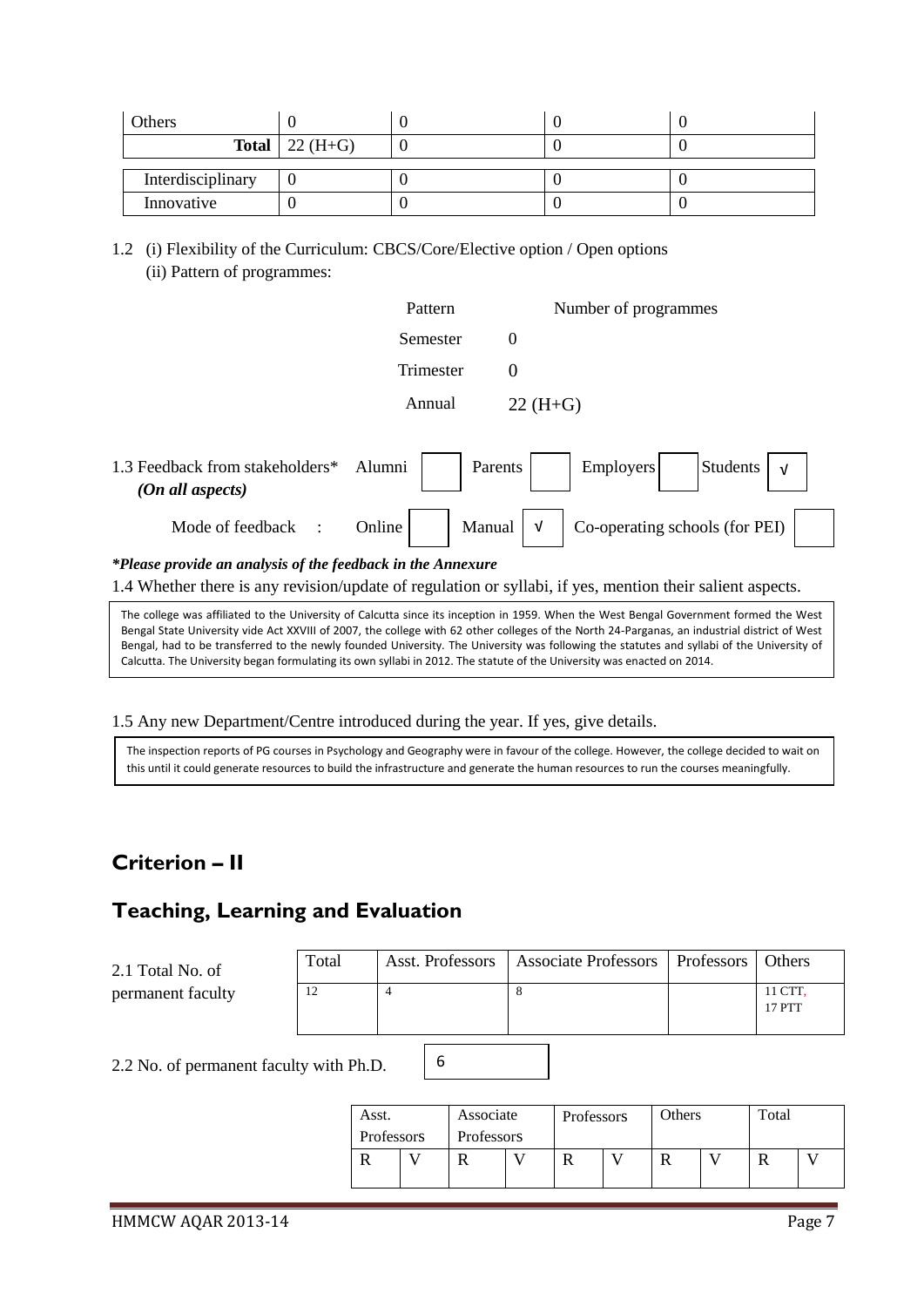| Recruited $(R)$ and Vacant $(V)$ |  |
|----------------------------------|--|
|                                  |  |

during the year

2.4 No. of Guest and Visiting faculty and Temporary faculty Guest Teachers: 45

The post of Professor does not exist for a college. Assistant Professors are promoted to Associate Professor through career-advancement scheme. .

2.5 Faculty participation in conferences and symposia:

| No. of Faculty          | International level | National level | State level |
|-------------------------|---------------------|----------------|-------------|
| Attended                |                     |                |             |
| Presented papers        |                     |                |             |
| <b>Resource Persons</b> |                     |                |             |

2.6 Innovative processes adopted by the institution in Teaching and Learning:

- The college procures three more projectors this academic year. It encourages departments, especially those from the science faculty, to utilize the infrastructure and progress towards use of the visual medium to its very optimum.
- Instead of being treated as the passive partner of the traditional classes, students are motivated to actively participate in classes.
- Field visits and industry visits for some departments to highlight the applicative part of the curriculum are advocated by the institution.
- 2.7 Total No. of actual teaching days during this academic year



2.8 Examination/ Evaluation Reforms initiated by the Institution (for example: Open Book Examination, Bar Coding, Double Valuation, Photocopy, Online Multiple Choice Questions)

Our students are continually evaluated internally through unit tests, tutorials and end of the term examinations Practical classes are monitored regularly on the basis of attendance and performance. Visual medium of instruction is used frequently, especially by the departments from the Science faculty. Apart from these, quizzes, open book tests, short answer-type tests (oral and written), presentations, extempore speeches are conducted by every department to monitor the learning of students.

- 2.9 No. of faculty members involved in curriculum restructuring/revision/syllabus development as member of Board of Study/Faculty/Curriculum Development workshop 4 Board of Study members
- 2.10 Average percentage of attendance of students

| 75% |
|-----|
|-----|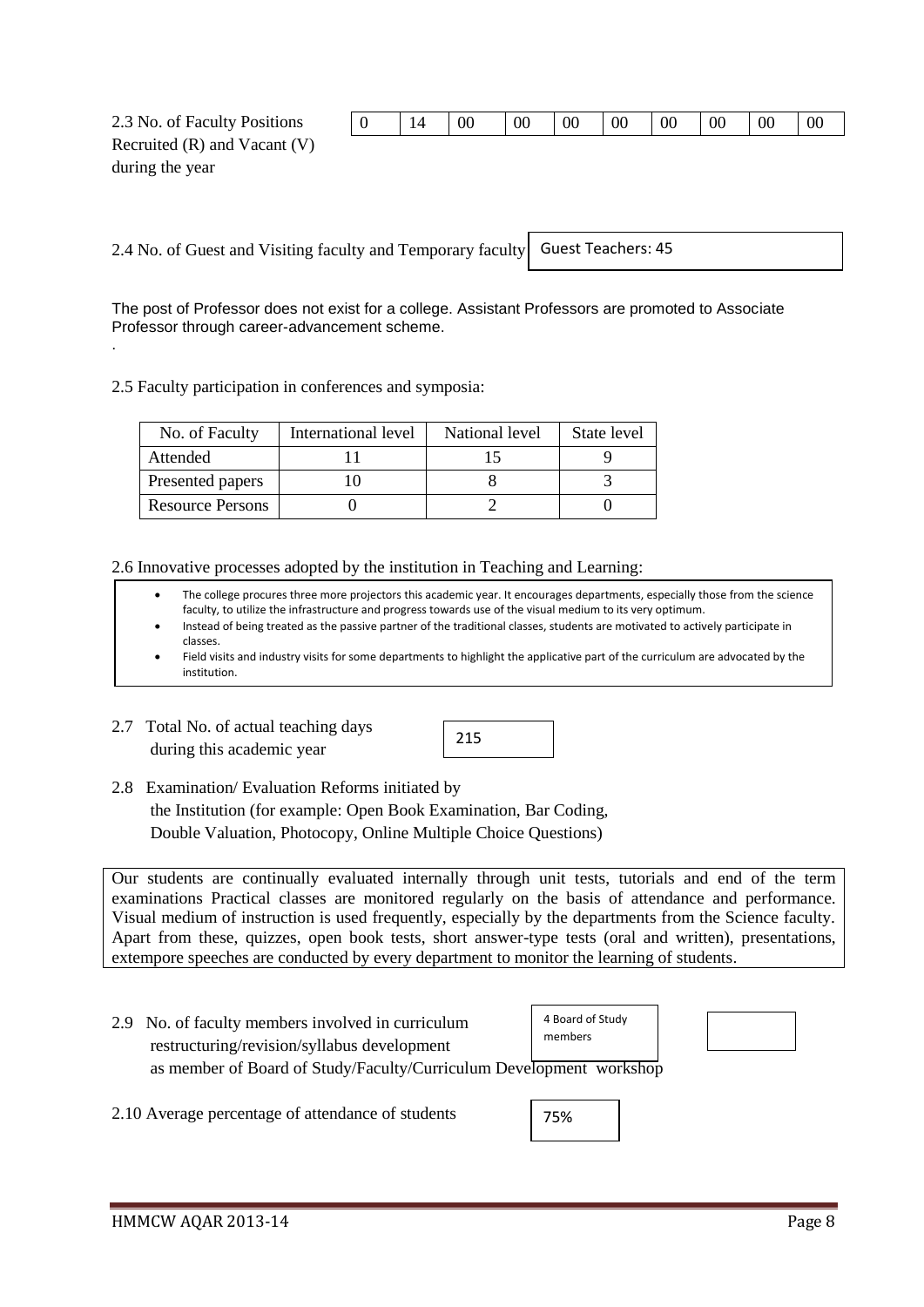# 2.11 Course/Programme wise

distribution of pass percentage :

| Title of the             | Total no. of   | Division      |        |            |                |        |
|--------------------------|----------------|---------------|--------|------------|----------------|--------|
| Programme                | students       |               |        |            |                |        |
|                          | appeared       | Distinction % | I%     | $\rm II$ % | III %          | Pass % |
| Bengali                  | 48             | N.A.          | 00     | 72.91      | 14.58          | 87.49  |
| Botany                   | 5              | N.A.          | 20     | 80         | 0 <sup>0</sup> | 100    |
| Chemistry                | $\mathbf{1}$   | N.A.          | 100    | $00\,$     | 00             | 100.0  |
| Economics                | 00             | N.A.          | 00     | 00         | 00             | N.A.   |
| English                  | 13             | N.A.          | $00\,$ | 76.92      | $\overline{0}$ | 76.92  |
| Education                | 19             | N.A.          | 00     | 68.42      | 31.57          | 76.7   |
| Food & Nutrition         | 31             | N.A.          | 12.90  | 41.93      | 41.93          | 96.8   |
| Geography                | 27             | N.A.          | $00\,$ | 88.88      | 11.12          | 100    |
| Journalsim and           | 22             | N.A.          | 9.09   | 45.45      | 36.36          |        |
| Mass Comm.               |                |               |        |            |                | 90.90  |
| History                  | 24             | N.A.          | $00\,$ | 58.33      | 29.16          | 87.49  |
| Philosophy               | 9              | N.A.          | $00\,$ | 66.66      | 33.34          | 100    |
| <b>Political Science</b> | 5              | N.A.          | $00\,$ | 100        | $\overline{0}$ | 100    |
| Pschychology             | 5              | N.A.          | $00\,$ | 40         | 60             | 100.0  |
| Music                    | $\overline{2}$ | N.A.          | 50     | 50         | $\Omega$       | 100.0  |
| Sanskrit                 | 5              | N.A.          | $00\,$ | 60         | 40             | 100.0  |
| Sociology                | 6              | N.A.          | 00     | 100        | $\overline{0}$ | 100    |
| Zoology                  | 13             | N.A.          | 00     | 76.92      | 23.08          | 100    |
| B.A. (General)           | 217            | N.A.          | 00     | 03.22      | 82.95          | 86.17  |
| B.Sc. (General)          | 43             | N.A.          | 00     | 20.93      | 65.11          | 86.04  |

2.12 How does IQAC Contribute/Monitor/Evaluate the Teaching & Learning processes :

The IQAC was formed during the middle of the 2013-14 academic year. The IQAC, the Governing Body and the Teachers' Council felt that the planning for the year should focus on infrastructure upgradation. New projection systems were procured by the institution during the year. Departments were encouraged to use the projection systems for teaching though the visual medium. Second-storey construction over the open air auditorium began during this period. The UGC fund for laboratory equipment purchase was utilized this year. The college installed a software: Students Plus to collect, preserve and protect students' records in a data capture format. Projection systems were installed in three class rooms. Food and Nutrition, Physiology, Psychology, Geography departmental teachers were frequently using the visual basic medium in addition to the traditional chalk and duster mode of teaching. The teacher-in-charge was regularly holding meetings with department heads to listen to and understand their requirements and monitor their performances.

2.13 Initiatives undertaken towards faculty development

| <b>Faculty / Staff Development Programmes</b> | Number of faculty<br>benefitted |
|-----------------------------------------------|---------------------------------|
| Refresher courses                             |                                 |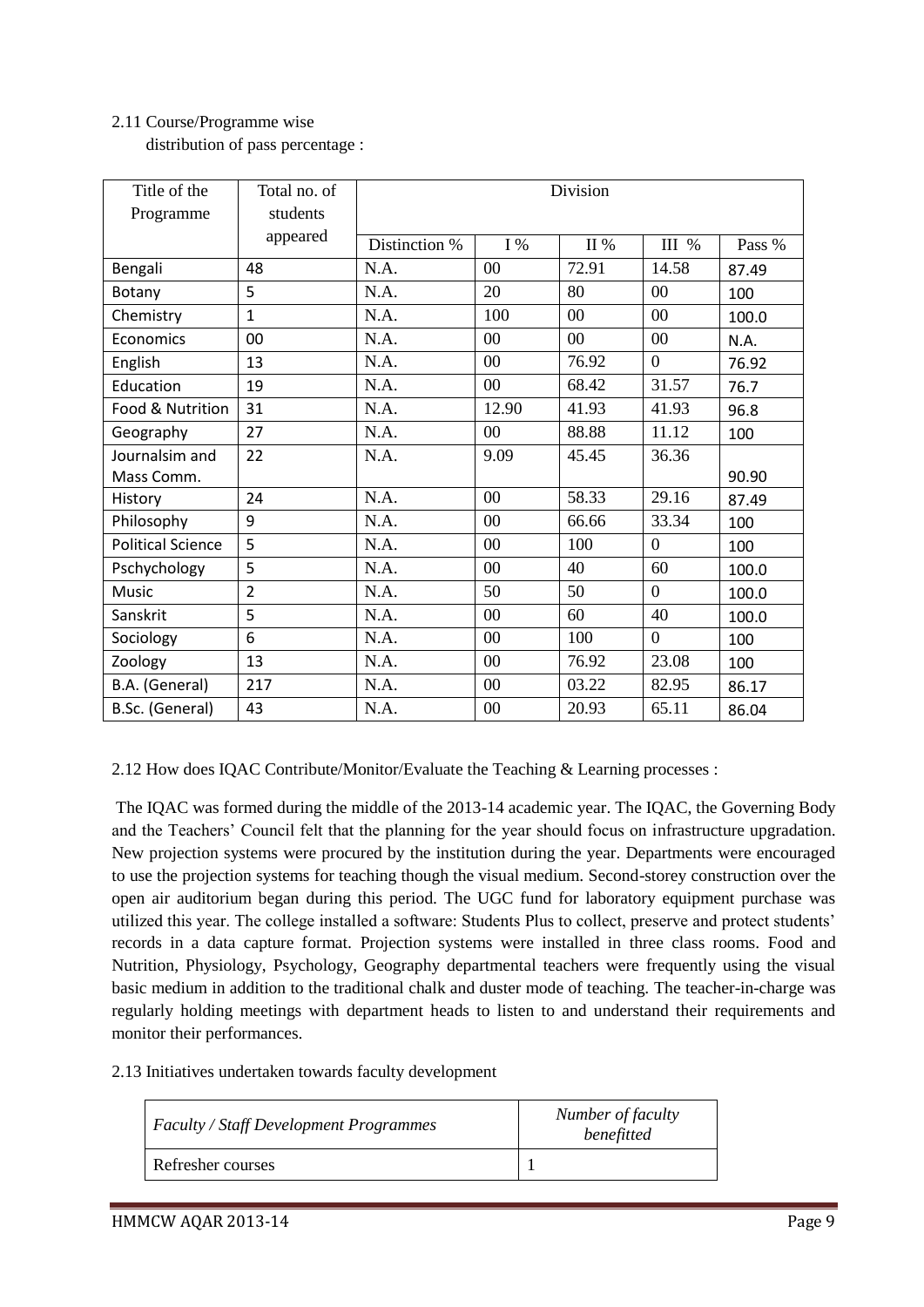| UGC – Faculty Improvement Programme            | O |
|------------------------------------------------|---|
| HRD programmes                                 | O |
| Orientation programmes                         |   |
| Faculty exchange programme                     | 0 |
| Staff training conducted by the university     | 0 |
| Staff training conducted by other institutions | 0 |
| Summer / Winter schools, Workshops, etc.       | 0 |
| Others                                         |   |

2.14 Details of Administrative and Technical staff

| Category               | Number of<br>Permanent<br><b>Employees</b> | Number of<br>Vacant<br>Positions | Number of<br>permanent<br>positions filled<br>during the Year | Number of<br>positions filled<br>temporarily |
|------------------------|--------------------------------------------|----------------------------------|---------------------------------------------------------------|----------------------------------------------|
| Administrative Staff   |                                            |                                  |                                                               |                                              |
| <b>Technical Staff</b> |                                            | 23                               |                                                               | h                                            |

The college has government approved Night Guard, Guard and a Sweeper. The college has appointed six non-teaching staff on an ad-hoc basis. The college has appointed a physical instructor. The West Bengal Government Sports Council has deputed a lady gymnasium sports instructress at the institution.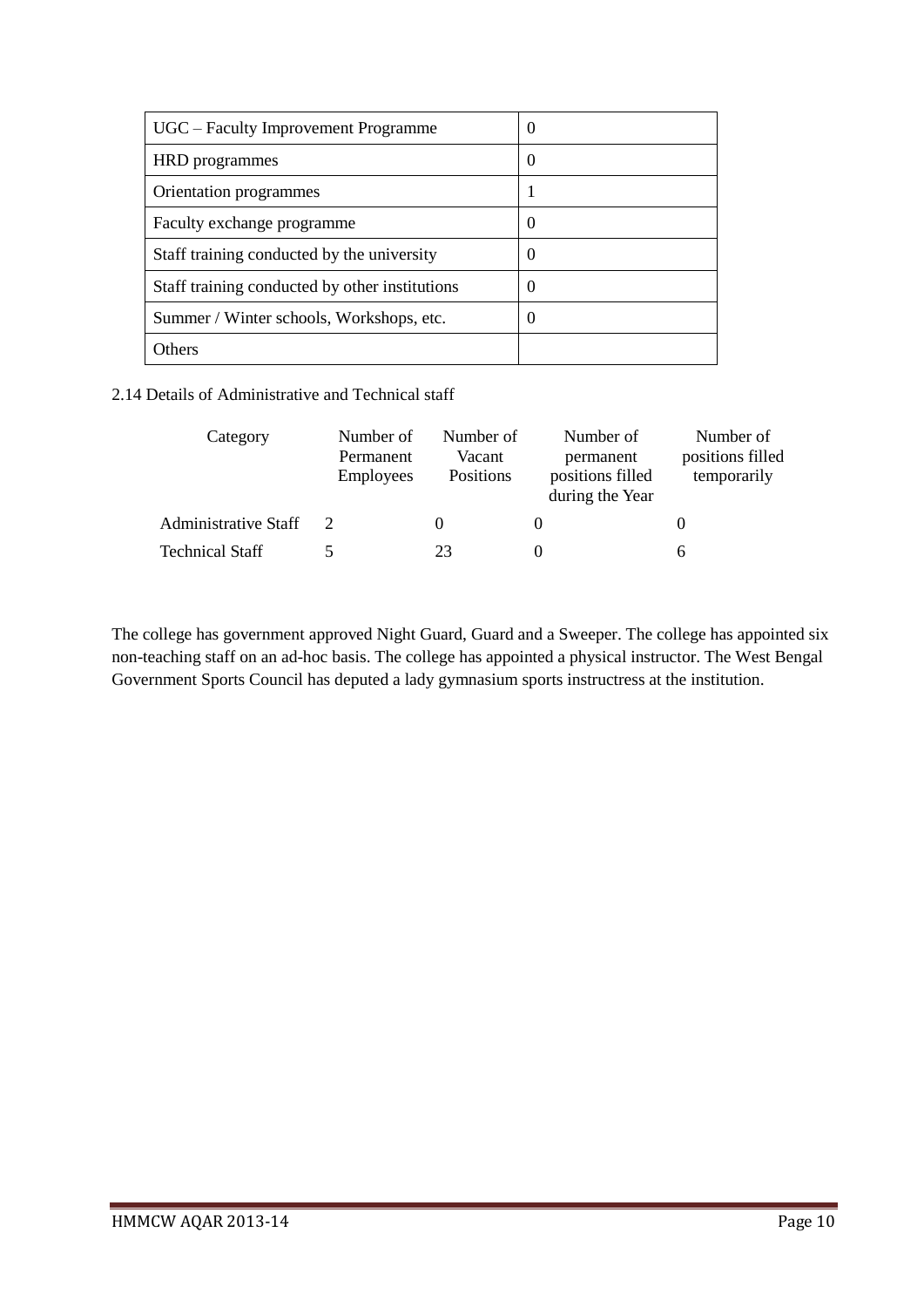# **Criterion – III**

# **3. Research, Consultancy and Extension**

3.1 Initiatives of the IQAC in Sensitizing/Promoting Research Climate in the institution

The newly formed IQAC cell was motivate and encouraging teachers and students in their research endeavour. As dissertation was part of the syllabus for many subjects, teachers and students were in pursuit of interesting research questions which the student could pursue at the later point of her career.

### 3.2 Details regarding major projects

|                     | Completed | <b>J</b> ngoing | Sanctioned | Submitted |
|---------------------|-----------|-----------------|------------|-----------|
| Number              | $00\,$    | 00              | 00         | 00        |
| Outlay in Rs. Lakhs | $00\,$    | 00              | $00\,$     | 00        |

### 3.3 Details regarding minor projects

|                     | Completed | Ongoing | Sanctioned | Submitted |
|---------------------|-----------|---------|------------|-----------|
| Number              | 00        | 00      | $00\,$     | $00\,$    |
| Outlay in Rs. Lakhs | 00        | 00      | $00\,$     | $00\,$    |

### 3.4 Details on research publications

|                          | International | National | Others |
|--------------------------|---------------|----------|--------|
| Peer Review Journals     |               |          |        |
| Non-Peer Review Journals |               |          |        |
| e-Journals               |               |          |        |
| Conference proceedings   |               |          |        |

## 3.5 Details on Impact factor of publications: Not available

 $Range \mid 4.5 - 1.5$   $|Average \mid 1.5 - 1.5$   $|Average \mid 1.5 - 1.5$   $|Average \mid 1.5 - 1.5$   $|Average \mid 1.5 - 1.5$ 4.5 -1.5

3.6 Research funds sanctioned and received from various funding agencies, industry and other organisations

| Nature of the Project                                                   | Duration<br>Year | Name of the<br>funding Agency | Total grant<br>sanctioned | Received |
|-------------------------------------------------------------------------|------------------|-------------------------------|---------------------------|----------|
| Major projects                                                          |                  |                               |                           |          |
| <b>Minor Projects</b>                                                   |                  |                               |                           |          |
| <b>Interdisciplinary Projects</b>                                       |                  |                               |                           |          |
| Industry sponsored                                                      |                  |                               |                           |          |
| Projects sponsored by the<br>University/College                         |                  |                               |                           |          |
| Students research projects<br>(other than compulsory by the University) |                  |                               |                           |          |
| Any other (Specify)                                                     |                  |                               |                           |          |
| Total                                                                   |                  |                               |                           |          |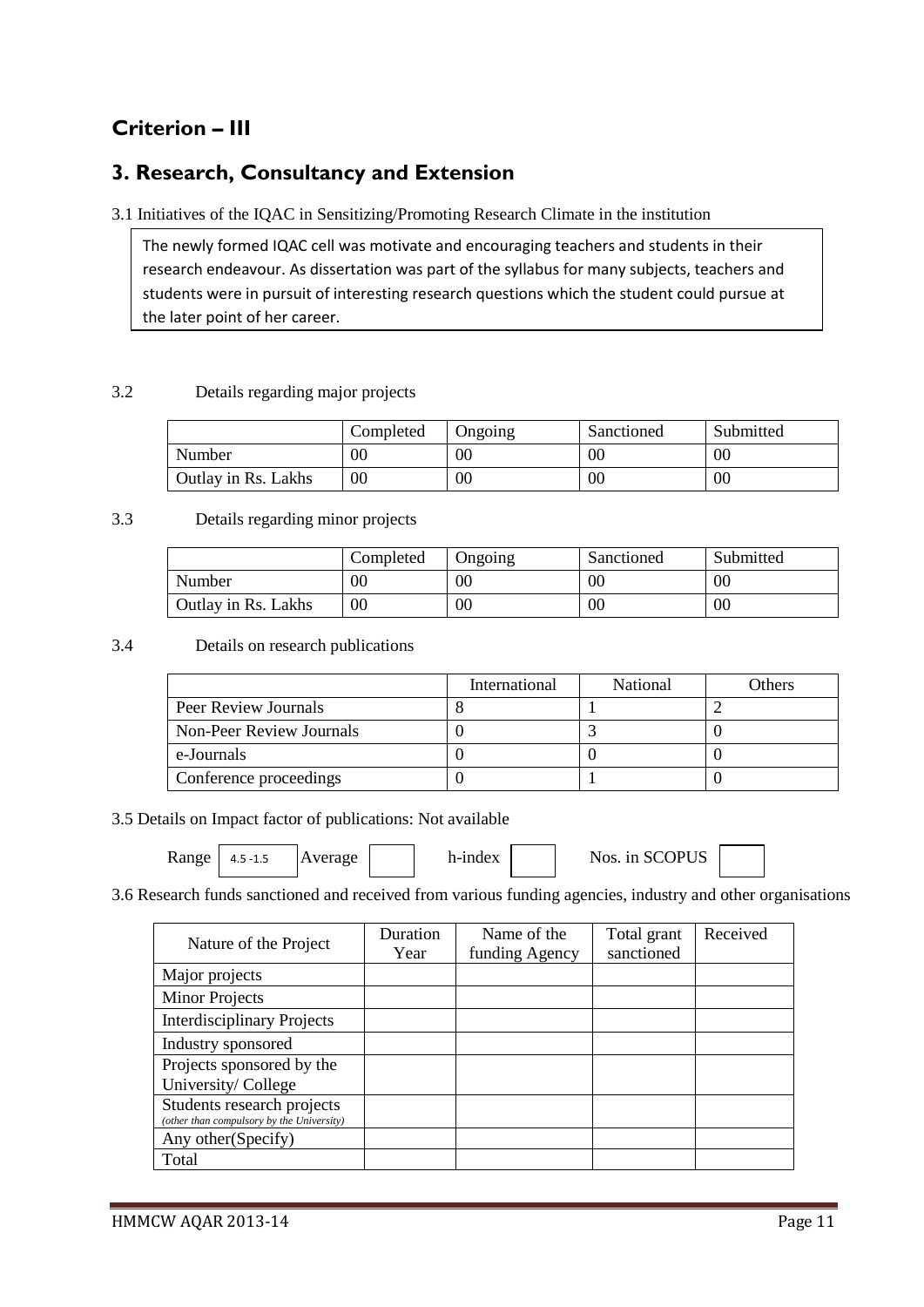| 3.7 No. of books published i) With ISBN No.                             |                            |                        | 01                                    | <b>Chapters in Edited Books</b> |                        | $\overline{2}$                  |          |
|-------------------------------------------------------------------------|----------------------------|------------------------|---------------------------------------|---------------------------------|------------------------|---------------------------------|----------|
| 3.8 No. of University Departments receiving funds from                  |                            | ii) Without ISBN No.   | 01                                    |                                 |                        |                                 |          |
|                                                                         | $UGC-SAP$<br><b>DPE</b>    | 00<br>00               | CAS<br>00                             |                                 | <b>DST-FIST</b>        | <b>DBT</b> Scheme/funds         | 00<br>00 |
| 3.9 For colleges                                                        | Autonomy<br><b>INSPIRE</b> | 00<br>00               | <b>CPE</b><br>00<br><b>CE</b><br>00   |                                 | <b>DBT</b> Star Scheme | 00<br>Any Other (specify)<br>00 |          |
| 3.10 Revenue generated through consultancy                              |                            |                        | 00                                    |                                 |                        |                                 |          |
| 3.11 No. of conferences                                                 |                            | Level                  | International                         | National                        | <b>State</b>           | University                      | College  |
|                                                                         |                            | Number                 | 00                                    | 00                              | 00                     | 00                              | $00\,$   |
| organized by the Institution                                            |                            | Sponsoring<br>agencies | N.A.                                  | N.A.                            | N.A.                   | N.A.                            | N.A.     |
| 3.12 No. of faculty served as experts, chairpersons or resource persons |                            |                        |                                       |                                 | $\overline{2}$         |                                 |          |
| 3.13 No. of collaborations                                              |                            | International          | 0                                     | National                        | 0                      | Any other                       | 0        |
| 3.14 No. of linkages created during this year                           |                            |                        | 00                                    |                                 |                        |                                 |          |
| 3.15 Total budget for research for current year in lakhs:               |                            |                        |                                       |                                 |                        |                                 |          |
| From Funding agency                                                     | 00                         |                        | From Management of University/College |                                 |                        | 00                              |          |
| Total                                                                   | 00                         |                        |                                       |                                 |                        |                                 |          |
|                                                                         |                            |                        |                                       |                                 |                        |                                 |          |

| 3.16 No. of patents received this year | Type of Patent |         | Number |
|----------------------------------------|----------------|---------|--------|
|                                        | National       | Applied | 00     |
|                                        |                | Granted | 00     |
|                                        | International  | Applied | 00     |
|                                        |                | Granted | 00     |
|                                        | Commercialised | Applied | 00     |
|                                        |                | Granted | 00     |
| 3.17 No. of research awards/           |                |         |        |

3.17 No. of research awards/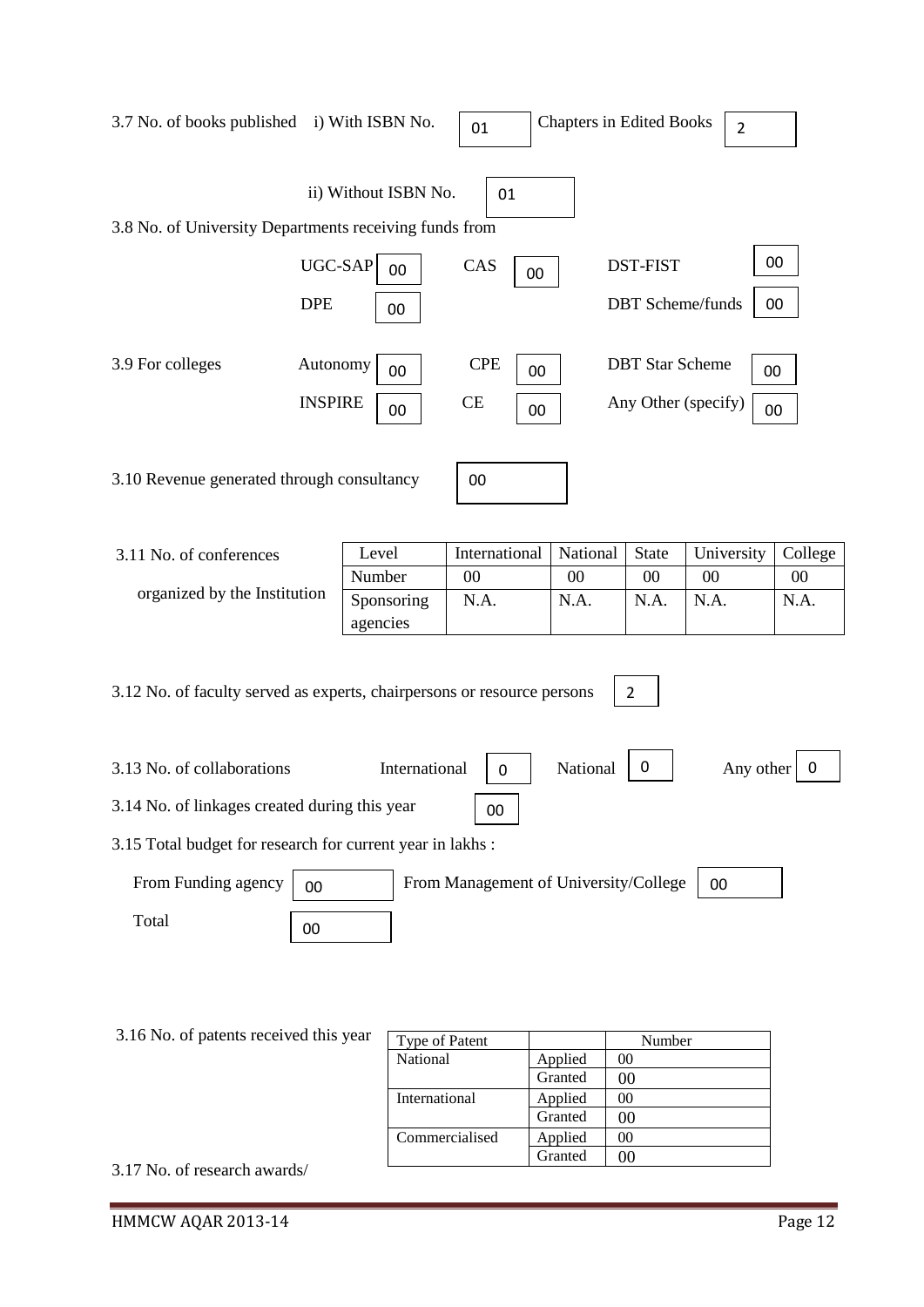|                 | Total   International   National   State   University   Dist   College |    |                 |           |               |  |
|-----------------|------------------------------------------------------------------------|----|-----------------|-----------|---------------|--|
| $\overline{00}$ | $\mid$ 00                                                              | 00 | 00 <sup>°</sup> | $\sim 00$ | $00 \quad 00$ |  |

3.18 No. of faculty from the Institution who are Ph. D. Guides and students registered under them

| s registered under them |  |  |  | $\begin{array}{c} \begin{array}{c} \end{array}$ |  |
|-------------------------|--|--|--|-------------------------------------------------|--|
|                         |  |  |  |                                                 |  |

3.19 No. of Ph.D. awarded by faculty from the Institution

3.20 No. of Research scholars receiving the Fellowships (Newly enrolled + existing ones)

00

00

|                                | <b>JRF</b> | 00 | <b>SRF</b>                                       | 00 | <b>Project Fellows</b> | 00 | Any other           | 00 |
|--------------------------------|------------|----|--------------------------------------------------|----|------------------------|----|---------------------|----|
|                                |            |    | 3.21 No. of students Participated in NSS events: |    |                        |    |                     |    |
|                                |            |    |                                                  |    | University level       | 73 | State level         |    |
|                                |            |    |                                                  |    | National level         |    | International level |    |
|                                |            |    | 3.22 No. of students participated in NCC events: |    |                        |    |                     |    |
|                                |            |    |                                                  |    | University level       | 00 | State level         | 00 |
|                                |            |    |                                                  |    | National level         | 00 | International level | 00 |
| 3.23 No. of Awards won in NSS: |            |    |                                                  |    |                        |    |                     |    |
|                                |            |    |                                                  |    | University level       |    | State level         |    |
|                                |            |    |                                                  |    | National level         |    | International level |    |
| 3.24 No. of Awards won in NCC: |            |    |                                                  |    |                        |    |                     |    |
|                                |            |    |                                                  |    | University level       |    | State level         |    |
|                                |            |    |                                                  |    | National level         |    | International level |    |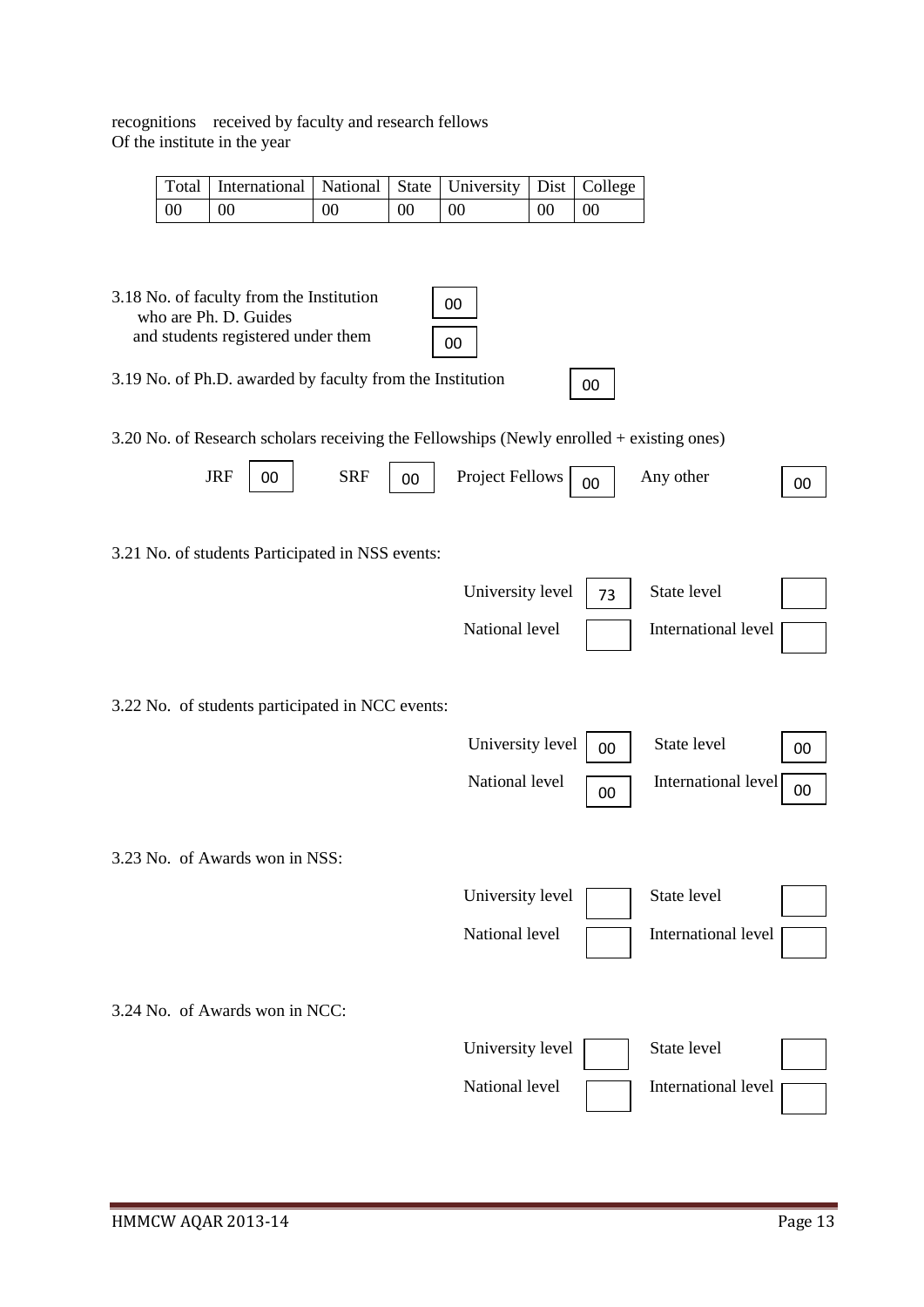3.25 No. of Extension activities organized

| University forum $\begin{bmatrix} 0 \\ 0 \\ 0 \end{bmatrix}$ |    | College forum | 04 |                 |
|--------------------------------------------------------------|----|---------------|----|-----------------|
| NCC                                                          | 00 | NSS           | 04 | Any other<br>00 |

3.26 Major Activities during the year in the sphere of extension activities and Institutional Social Responsibility

\* NSS unit organized a blood donation camp, student volunteers donated blood for the greater cause of the society

\* Plantation of trees to preserve the greenery of the campus.

\* Environment consciousness of the locality and ways to clean the water of the Ganges were discussed in a programme.

# **Criterion – IV 4. Infrastructure and Learning Resources**

4.1 Details of increase in infrastructure facilities:

| Facilities                                  | Existing    | Newly created  | Source of       | Total          |
|---------------------------------------------|-------------|----------------|-----------------|----------------|
|                                             |             |                | Fund            |                |
| Campus area                                 | $12805$ sq  | Canteen area   | <b>Building</b> | $12805$ sq     |
|                                             | m           | 93.60 sq m     | fund            | m              |
|                                             | (approx)    |                |                 | (approx)       |
| Built –up area                              |             |                |                 |                |
|                                             | $1313.4$ sq |                |                 | 1407 sq m      |
|                                             | m approx    |                |                 | approx         |
| Class rooms                                 | 27          | $\Omega$       | <b>NA</b>       | 27             |
|                                             |             |                |                 |                |
| Laboratories                                | 16          | $\theta$       | <b>NA</b>       | 16             |
|                                             |             |                |                 |                |
| Seminar Halls                               | 1           | $\overline{0}$ | N.A.            | 1              |
|                                             |             |                |                 |                |
| No. of important equipments purchased       | $\Omega$    | $\mathbf{0}$   |                 | $\overline{0}$ |
| $(\geq 1-0)$ lakh) during the current year. |             |                |                 |                |
| Value of the equipment purchased during     | 612028      | 1,23,612       | <b>UGC</b>      | 735640         |
|                                             |             |                |                 |                |
| the year (Rs. in Lakhs)                     |             |                | funds           |                |
|                                             |             |                |                 |                |
| Others                                      |             |                |                 |                |
|                                             |             |                |                 |                |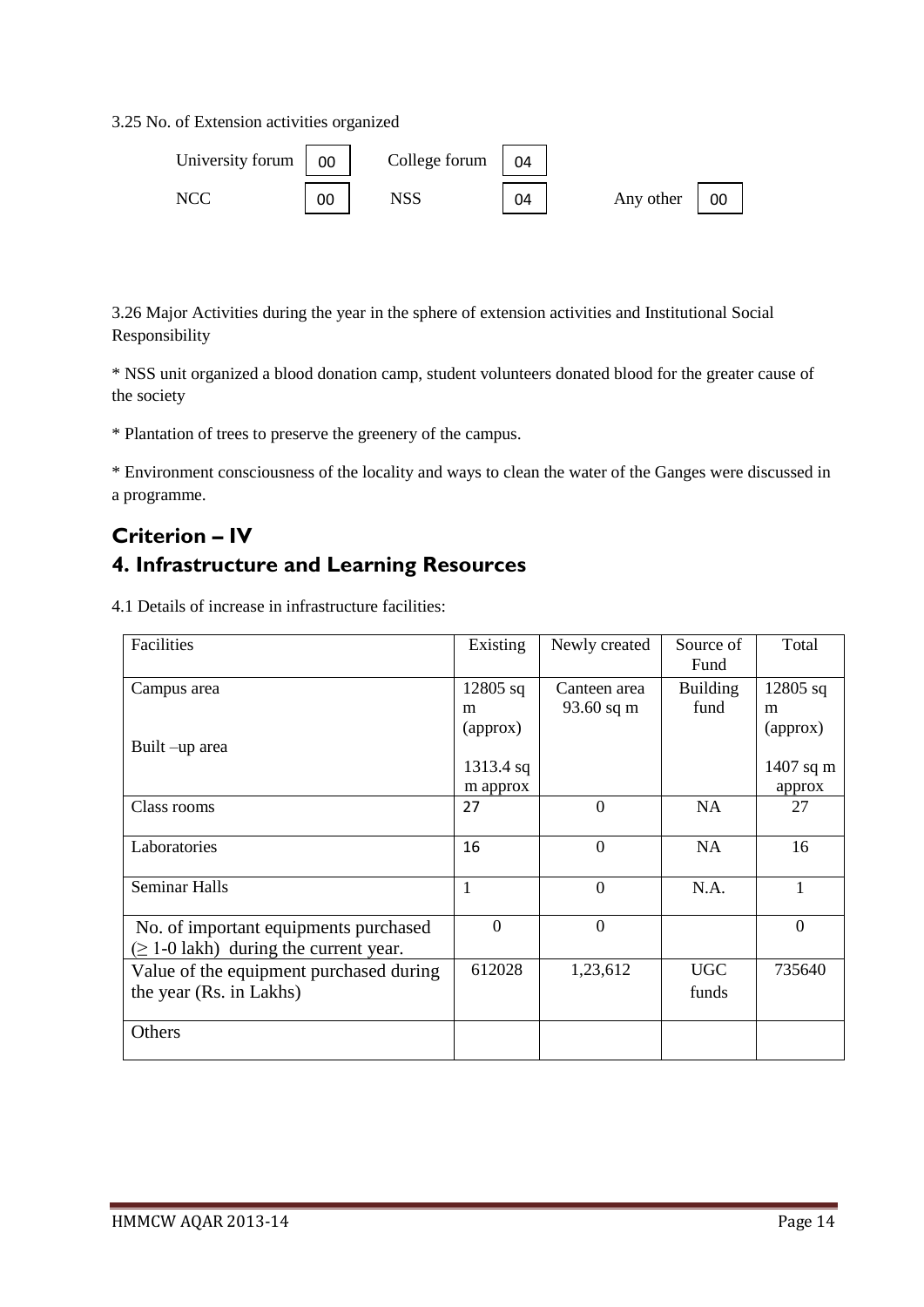### 4.2 Computerization of administration and library

A decision was taken in 2010-11 to fully automate the office and library. But keeping the resource constraint in consideration, it was proposed to be done in phases. As part of office automation a data capture format software Students Plus was installed in the institution. To make optimal use of this software the office and the accounts departments were connected through LAN. The installation of the software helped the students to get their forms processed for examinations, railway concessions and the like. The institution would use the data at a later point of stage for its internal short term and long term policy formulations.

The library was being manned by ad-hoc faculty as the vacant post of the Librarian was put up to the College Service Commission, West Bengal for recruitment. As library automation was an ultimate technical turf, the college authority was waiting for the librarian to join against a full time substantive post and mastermind the automation plan.

|                         |        | Existing |        | Newly added       | Total |        |  |
|-------------------------|--------|----------|--------|-------------------|-------|--------|--|
|                         | No.    | Value    | No.    | Value             | No.   | Value  |  |
| <b>Books</b>            | 15161  | 7287     | 784    | 173770            | 15945 | 181057 |  |
| e-Books                 | 00     | $00\,$   | $00\,$ | e-Books           | 00    | $00\,$ |  |
|                         |        |          |        |                   |       |        |  |
| Journals                | 02     |          | $00\,$ | Journals          | 02    |        |  |
| e-Journals              | 00     | $00\,$   | $00\,$ | $e-$              | 00    | $00\,$ |  |
|                         |        |          |        | Journals          |       |        |  |
| <b>Digital Database</b> | $00\,$ | $00\,$   | $00\,$ | Digital           | 00    | $00\,$ |  |
|                         |        |          |        | Database          |       |        |  |
| CD & Video              | 00     | $00\,$   | $00\,$ | $\&$<br><b>CD</b> | 00    | $00\,$ |  |
|                         |        |          |        | Video             |       |        |  |
| Others (specify)        |        |          |        | Others            |       |        |  |
|                         |        |          |        | (specify)         |       |        |  |

#### 4.3 Library services:

We have not been able to ascertain the existing value of all books in the library before 2011-12. We would treat 2011-12 as the base year and cumulate the value further forward. Library books do not include gifted documents

#### 4.4 Technology up gradation (overall)

|          | Total<br>Computers | Computer<br>Labs | Internet | <b>Browsing</b><br>Centres | Computer<br>Centres | Office   | Depart-<br>ments | Others |
|----------|--------------------|------------------|----------|----------------------------|---------------------|----------|------------------|--------|
| Existing | 33                 |                  | 6        |                            | 0                   | 6        |                  | v      |
| Added    | 3                  | U                | ⌒        | v                          | O                   | $\theta$ | 0                | 2      |
| Total    | 36                 |                  | 9        |                            | O                   | 6        |                  | 2      |

### 4.5 Computer, Internet access, training to teachers and students and any other programme for technology upgradation (Networking, e-Governance etc.)

As the college librarian has just joined against a full-time substantive post, she was given time to plan the work on library automation. COHA software for library was procured as the first step towards library automation.

HMMCW AQAR 2013-14 Page 15 The college accounts department was fully automated. The college office was using the Students' Plus software for preserving and protecting student data, fees are being collected through Indian Bank, Dakshineswar Branch. The college was preparing itself for the first round of online admission. The salary of the substantive post holders of the institution are done through the West Bengal Government approved COSA software.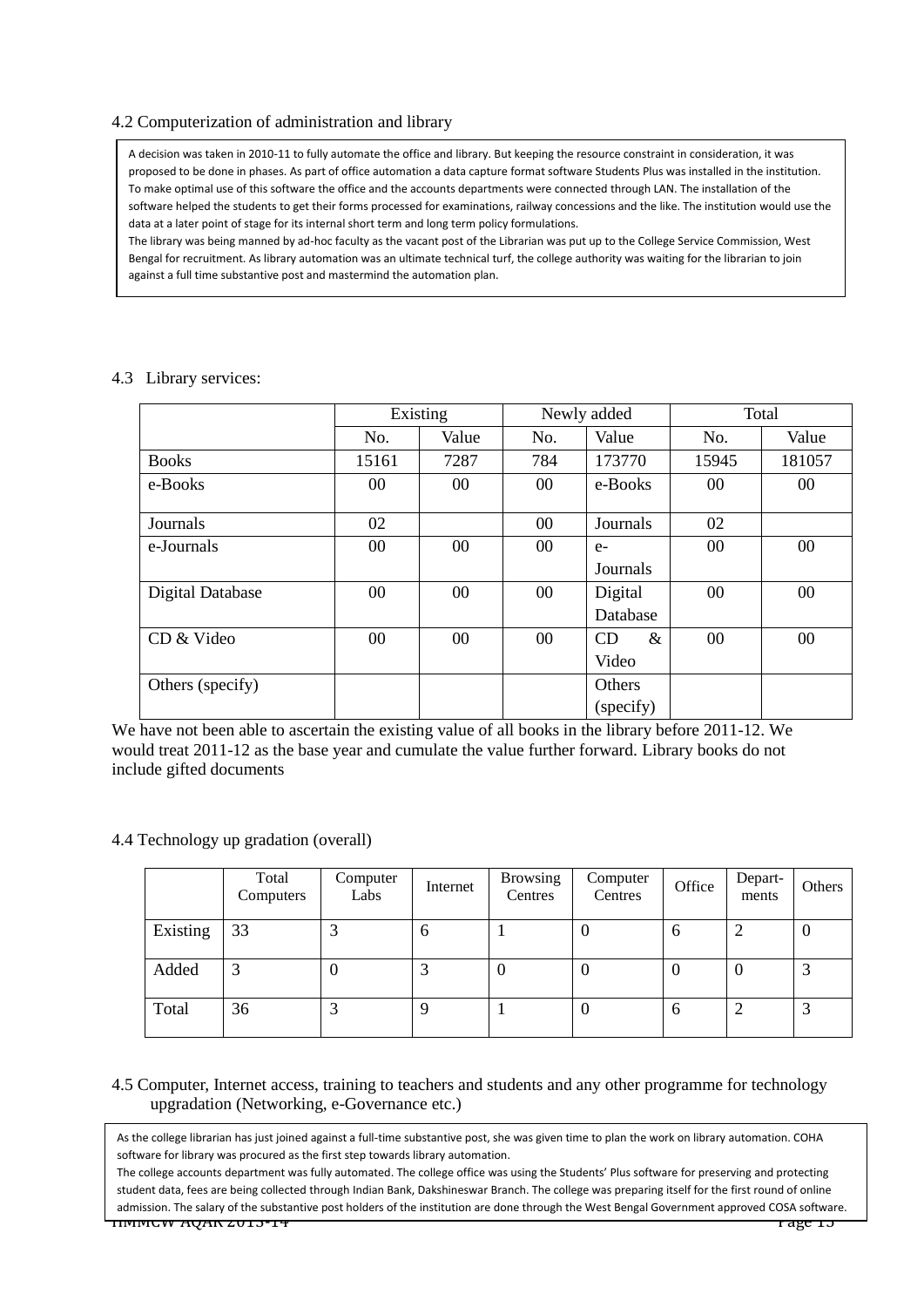#### 4.6 Amount spent on maintenance:

| i) ICT                                   | 68,271    |
|------------------------------------------|-----------|
| ii) Campus Infrastructure and facilities | 15,90,485 |
|                                          |           |
| iii) Equipments                          |           |
| iv) Others                               | 1,96,214  |
|                                          |           |
| Total:                                   | 18,54,970 |

# **Criterion – V 5. Student Support and Progression**

### 5.1 Contribution of IQAC in enhancing awareness about Student Support Services

- To begin with the admission process, we tried to keep things as simple and as transparent as we could by allowing an open admission for most of the students on a first-come-first-serve basis.
- A prospectus was handed over to the students describing the facilities available in the college in detail.
- Just after admission a notice was put up for students to apply for free studentship. The teachers encourage students to put in the application. The authority tries to maximise the number of applicants to at least half-free studentship
- The college takes regular action to inform students from backward category about the different scholarships and subsidies made available for them by state and central government.
- A Students' Aid Fund was created by the Students' Union to help those who needed the assistance.
- Special remedial classes for SC/ST and other backward category students.
- Department organizes special remedial classes for slow learners.
- Students are asked to write in college magazines, departmental wall magazine and posters.
- Food and Nutrition week is organized with a cooking competition among student groups.
- Students are encouraged to apply for Kanyasree: a project of the West Bengal State Government to provide a one-time financial assistance for girl students to carry on their pursuit for higher education.
- Various workshops organized by the Career Counselling Cell are highlighted. Students are encouraged to participate in on campus interviews to analyze their strengths and weaknesses.

#### 5.2 Efforts made by the institution for tracking the progression

Apart from end of the term tests, departments conducts class tests (both written and oral), unit tests and end of the session evaluation examination to judge the progress of students. Department has conducted regular parent teacher meetings to intimate parents about the progress of their wards. To encourage students to actively participate in the curriculum, industry and field visits were organized. The are compared, contrasted, discussed and shared with parents. results are compared, contrasted, discussed and shared with parents.

The Food and Nutrition week continues with its full ambience. Journalism and Mass Communication department students prepare documentaries as part of their curriculum. The projects are viewed by the faculty with suggestions on improvement. The students of the psychology department along with the faculty are in charge of counselling cell of the college. In order to maintain anonymity and privacy student who approached the cell, no data is kept on this regard. of the student who approached the cell, no data is kept on this regard.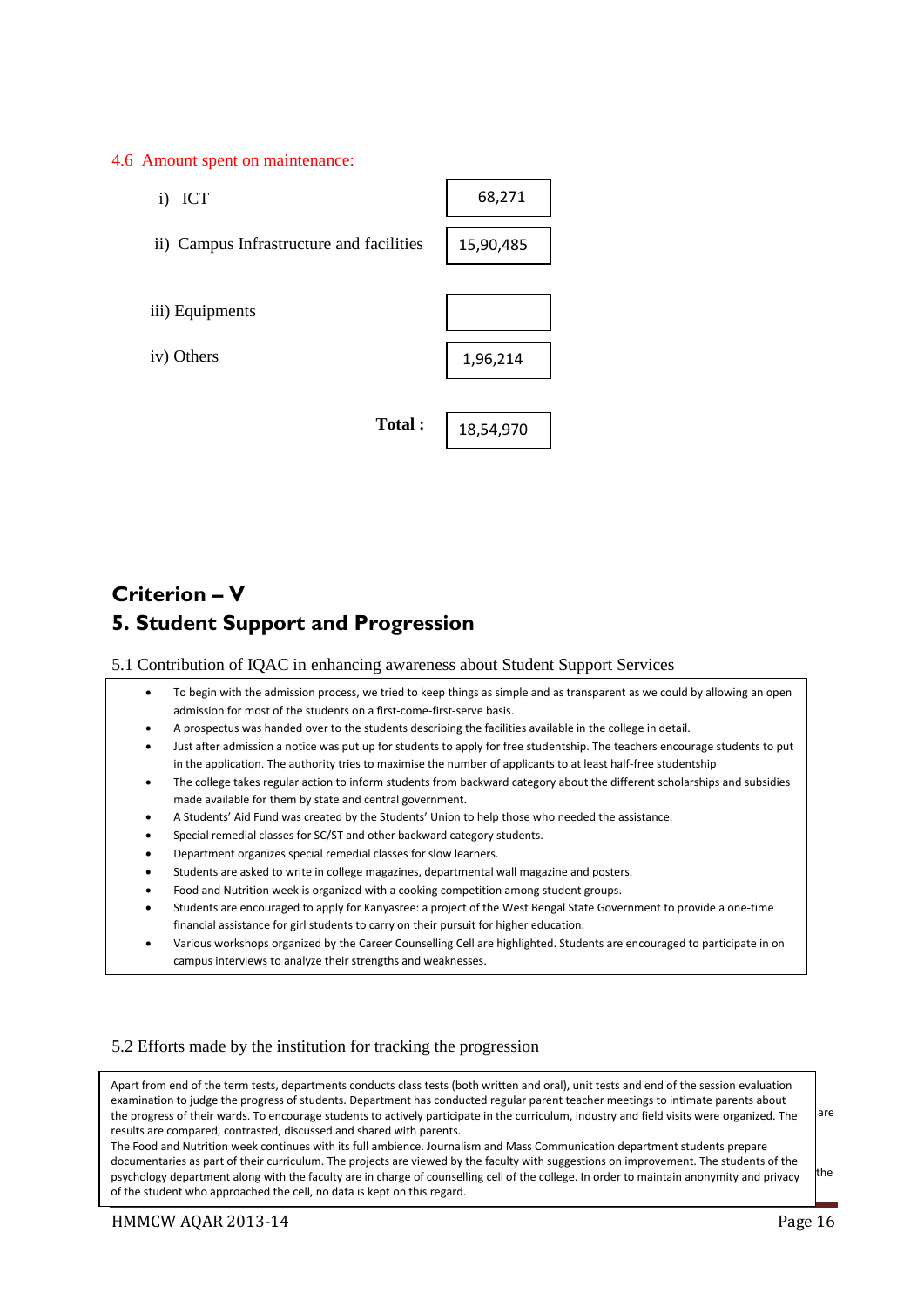

Demand ratio 1:0.486 Dropout % : 13.47

5.4 Details of student support mechanism for coaching for competitive examinations (If any)

The college does not have a formal mechanism for coaching of students for competitive examinations. Teachers try to help a student with the utmost in case he/she is approached for support and guidance. The Career Counselling cell is in the process of holding discussions with several professional institutes for a possible tie-up.

No. of students beneficiaries

5.5 No. of students qualified in these examinations : Records not kept.

| <b>NET</b>  | <b>LET</b><br>SET/SL | GATE | ${\rm CAT}$ |
|-------------|----------------------|------|-------------|
| IAS/IPS etc | State PSC            | JPSC | Others      |

5.6 Details of student counselling and career guidance

• Surakhsha, the resource group, met students of the college and selected them for a training that would guarantee them a job in paramedics.

• A Workshop on 'Personality Development' was organized by Career & Counselling Cell and Alumni Association of H.M.M. College for Women in collaboration with Orion Edutech, a NSDC Partner Company.

l

839 students participated in workshops conducted by 5 corporate houses.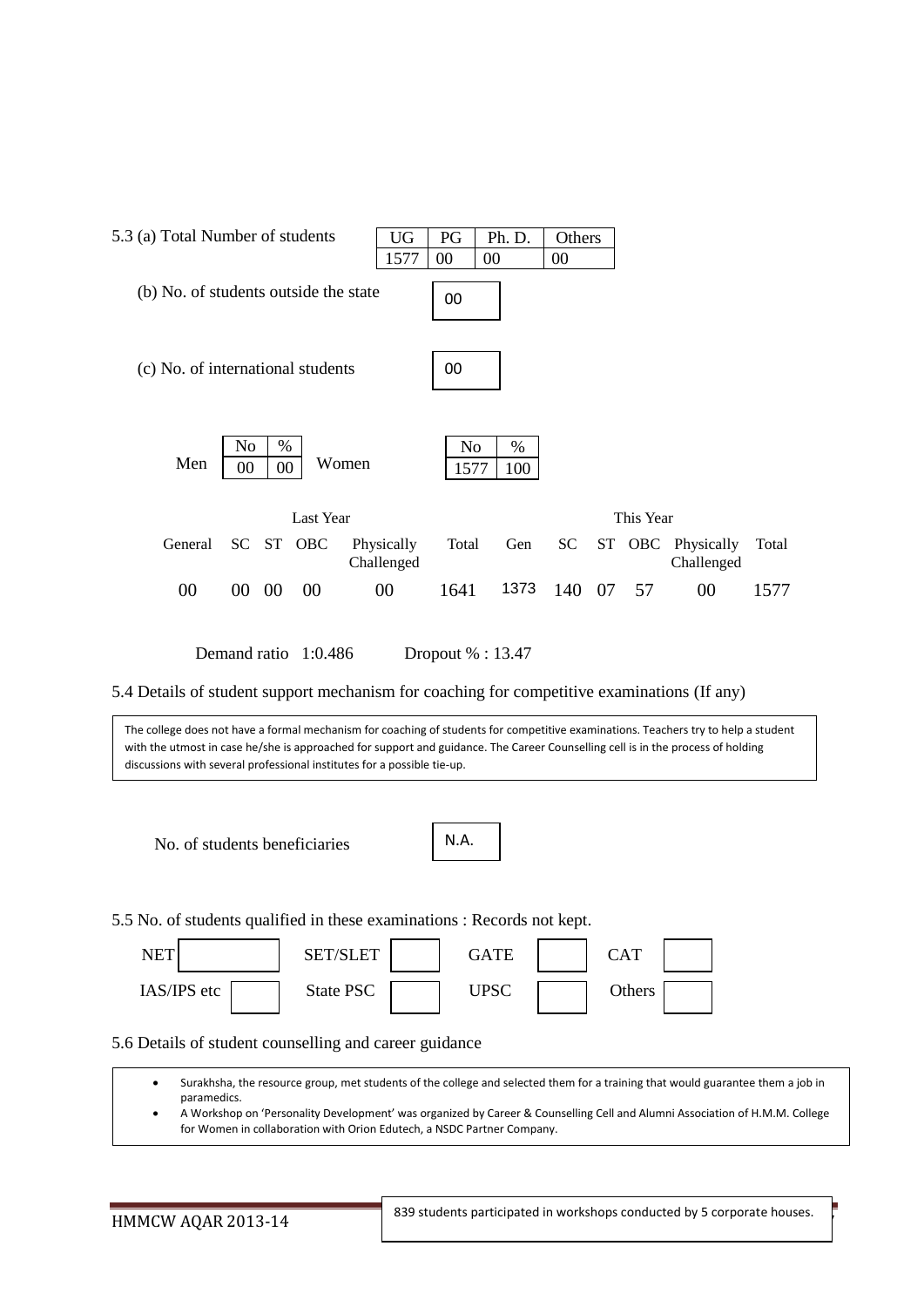### No. of students benefitted

### 5.7 Details of campus placement

|                                       | <b>Off Campus</b>                  |                                     |                           |
|---------------------------------------|------------------------------------|-------------------------------------|---------------------------|
| Number of<br>Organizations<br>Visited | Number of Students<br>Participated | Number of<br><b>Students Placed</b> | Number of Students Placed |
|                                       | 839                                | None                                | Records not kept          |
| VLCC, Sebi, Surakhsha, I-Leap, NIIT   |                                    |                                     |                           |

## 5.8 Details of gender sensitization programmes

A gender audit conducted to check the working environment of the college. The International Women's Day was celebrated on March 8 by the NSS unit of the college.

## 5.9 Students Activities

### 5.9.1 No. of students participated in Sports, Games and other events

|       | State/ University level                                                                                                                            | 17 | National level | 07 | International level |    |
|-------|----------------------------------------------------------------------------------------------------------------------------------------------------|----|----------------|----|---------------------|----|
|       | No. of students participated in cultural events                                                                                                    |    |                |    |                     |    |
|       | State/ University level                                                                                                                            |    | National level |    | International level |    |
| 5.9.2 | No. of medals /awards won by students in Sports, Games and other events                                                                            |    |                |    |                     |    |
|       | Sports: State/University level                                                                                                                     | 10 | National level |    | International level | 00 |
|       | Cultural: State/ University level<br>Two students of our collage represented the University $V_{\mathbf{A}}$ be team which wes the Chempion of the | 00 | National level | 00 | International level | 00 |

Two students of our college represented the University Kho-kho team which was the Champion of the Eastern Zone in the Inter-University Kho Kho championship.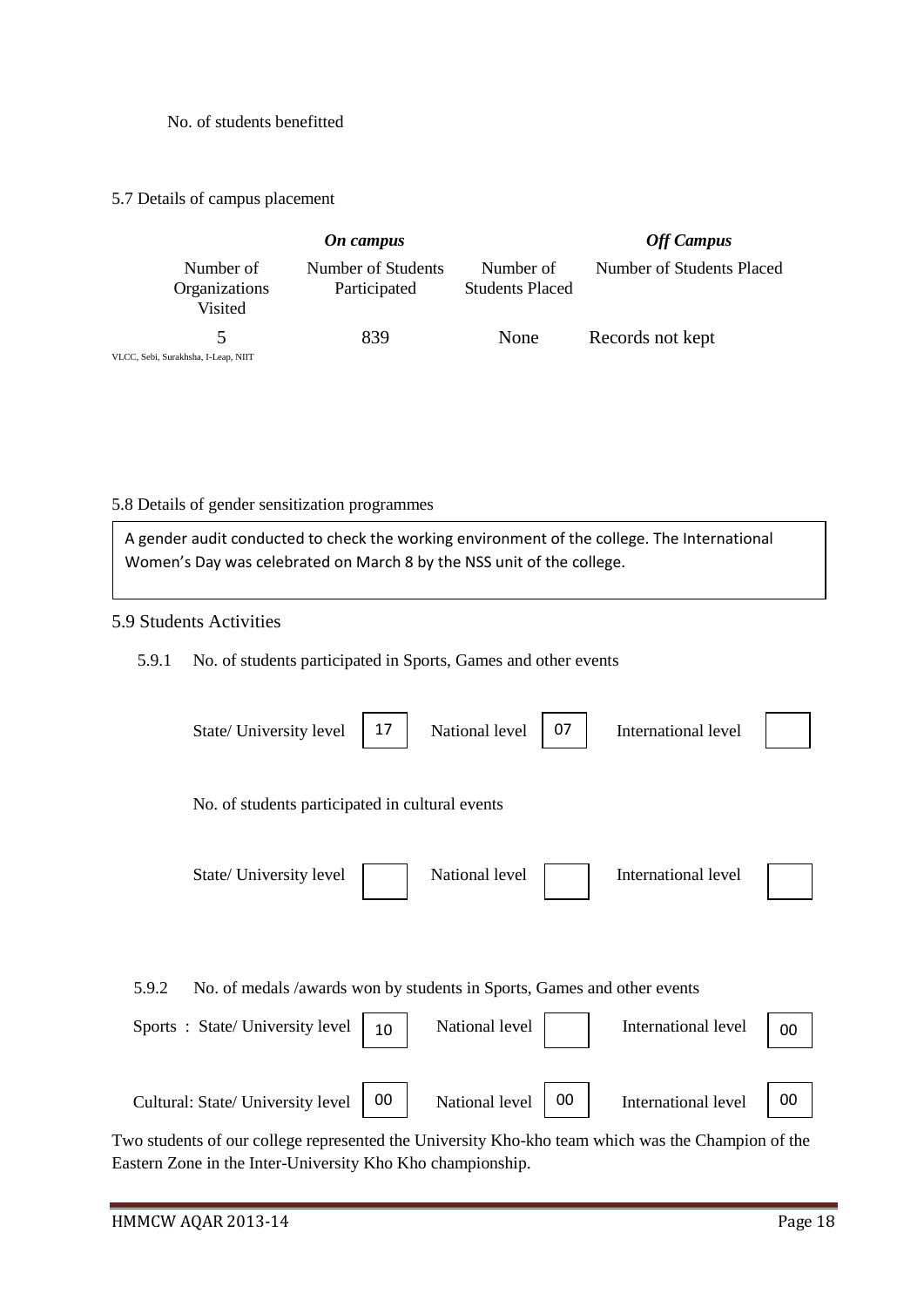Out college bagged the Runners' Up trophy in the inter non-government colleges District Badminton championship, organized by the Government of West Bengal.

Two of our students were individual prize winners (Best Member and Best Chief Minister) at the District Level Youth Parliament competition.

5.10 Scholarships and Financial Support

|      |                                                                                    | Number of<br>students | Amount |
|------|------------------------------------------------------------------------------------|-----------------------|--------|
|      | Financial support from institution                                                 |                       |        |
|      | Financial support from government (as<br>minority students)                        | 08                    | 35400  |
|      | Financial support from other sources<br>(Students' Aid Fund)                       | 03                    | 1300   |
|      | Number<br>students<br>of<br>received<br>who<br>International/National recognitions |                       |        |
| 5.11 | Student organised / initiatives                                                    |                       |        |

| Fairs | : State/ University level $\begin{vmatrix} 01 \\ 01 \end{vmatrix}$ National level $\begin{vmatrix} 00 \\ 00 \end{vmatrix}$ International level $\begin{vmatrix} 00 \\ 00 \end{vmatrix}$  |  |  |  |
|-------|------------------------------------------------------------------------------------------------------------------------------------------------------------------------------------------|--|--|--|
|       | Exhibition: State/ University level $\begin{vmatrix} 0 & 1 \end{vmatrix}$ National level $\begin{vmatrix} 0 & 1 \end{vmatrix}$ International level $\begin{vmatrix} 0 & 1 \end{vmatrix}$ |  |  |  |
|       |                                                                                                                                                                                          |  |  |  |

5.12 No. of social initiatives undertaken by the students

5.13 Major grievances of students (if any) redressed:

\* **Need for a subsidized reprographic centre for the students at the library.** 

**\* Minimizing the wait time for a student to get her rail concession form processed by utilizing the Students' Plus software data support.**

5

**\* The installation of a water treatment plant for safe drinking water for the staff of the institution**

# **Criterion – VI**

# **6. Governance, Leadership and Management**

## 6.1 State the Vision and Mission of the institution

To provide academic, need-based, value based education students for a girl student belonging to the distinctly conservative periphery zone of the Kolkata megapolis.

As the relative percentage of students in the general category (for whom this college would be the last stepping stone towards formal education) was continually increasing, the need to introduce vocational courses to prepare them for the job-market or self employment was incorporated as the mission of the college. Dialogues with NSDC partners have begun towards the choice of courses. A referendum is sought from the Students' Union in this regard.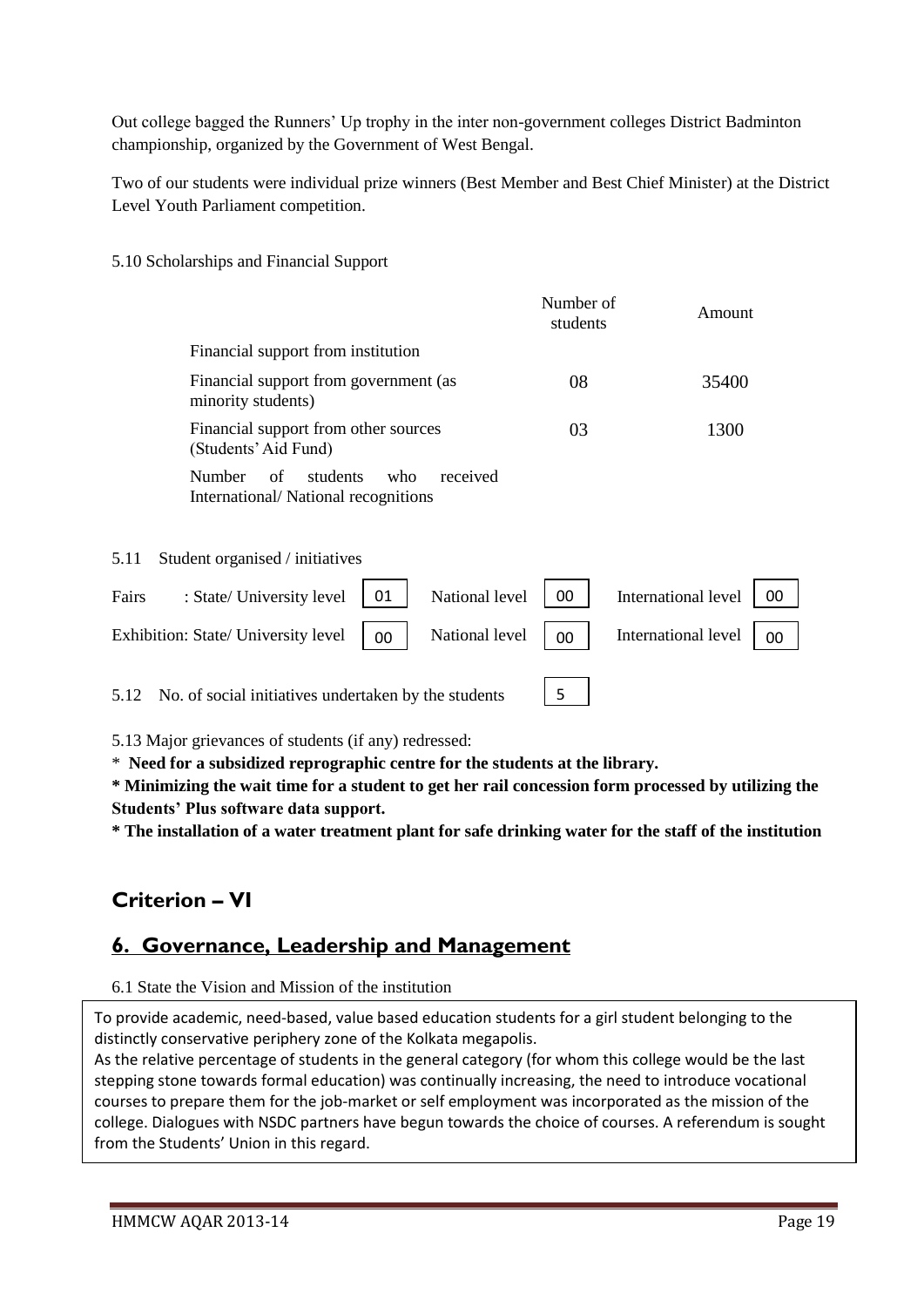#### 6.2 Does the Institution has a management Information System

The college is run by the governing body that comprises of teaching, non-teaching, student representatives, the university and government nominees. Principal/Teacher-in-Charge is the executive head of the institution. Several committee are assigned with specific responsibilities. The minutes of the meetings are committees are put up as suggestions to the chair. Some suggestions are simple and are readily accepted. The more complex ones, especially those that has cost considerations, are referred to the Governing Body.

Teachers' and Non-Teachers' Council are two other strong statutory bodies that looks into the well-being of the college and the Principal seeks suggestions and feedbacks from these bodies as and when the need comes calling. Personal grievances, differences of opinion, inter-personal relationship issues are dealt in camera so as to avoid embarrassment of any staff member.

It is a democratic system and we are proud of our democracy.

### 6.3 Quality improvement strategies adopted by the institution for each of the following:

### 6.3.1 Curriculum Development

Four of our teachers were members of the board of studies of the university that designs and rectifies the syllabi for constituent colleges. Our teachers were present in the workshops and meetings that were listening to the voices from constituent colleges while planning the syllabus. Apart from this, the syllabi taught in the college had always been externally determined.

As part of our contribution towards curriculum development we unitize our syllabus in the form of academic calendar which fits into the institution calendar prepared at the beginning of the academic session. It is sacrosanct and we adhere to the lesson plan as closely as possible.

#### 6.3.2 Teaching and Learning  $6.3.2$  reaching and Learning monoitor to make our performances accountable and transparent to ourselves, to the ourselves, to the ourselves, to the ourselves, to the ourselves, to the ourselves, to the outselves, to the

system and to our other stakeholders, the students and their parents. A government decision changed our status of affiliation from the University of Calcutta, graded a centre of excellence by NAAC, to the newly formed West Bengal State University, Barasat, better students opted for the centre of excellence. Colleges affiliated with the University of Calcutta were better connected as well than our college is.

As fallout to these, the enrolment at our institute, geographically located at the periphery of the catchment area of both the universities, underwent a serious setback.

We at our level decided to fight it out by preserving the environment of dedication and commitment that forms the core of our teaching and learning techniques. Regular classes, systematic monitoring and repeated evaluation formed the skeletal base of our impartment and over the years we could partially capture the result position that was the foray of the institute. For the honours courses the pass percentages were above the university average with our college boasting university rank holders in Sociology and Food & Nutrition.

### 6.3.3 Examination and Evaluation

The annual semester examination is conducted by the University. The teachers of the college take an active role in the university examination process as examiners, head-examiners, paper setters and moderators. Being part of the evaluation process enhances the learning of a teacher, albeit of a different kind. We impart and share our learning with our students to help them succeed better in the semester examinations. Internally they are evaluated by their performance and attendance in laboratory activities and the performance is cumulated in the form of internal assessment at their year- end semester examination grading.

Apart from this, there is a continuous evaluation mechanism run by the college in the form of unit test, mid-term appraisals, class-performances in the form of debates, short answer type tests, quizzes and extempore speaking. The advanced students are encouraged in their pursuit, while the slow learners are put to remedial classes on a five-to-one correspondence basis.

### 6.3.4 Research and Development

As against the stipulated norms of at least four full-time faculty for arts departments, six for science departments, five for English, Bengali and Geography, we were running our departments as single-handed or at best as two person faculty. It was obvious thus that no teacher was ready to shoulder the additional load of a funded research project, despite repetitive calls from our research promotion cell. But despite all odds, our faculty was publishing, participating, presenting their research ideas at international and national forums. The research promotion cell and the institution have been providing an atmosphere conducive for research purposes and were lauding the efforts of the

HMMCW AQAR 2013-14 Page 20

individual teacher.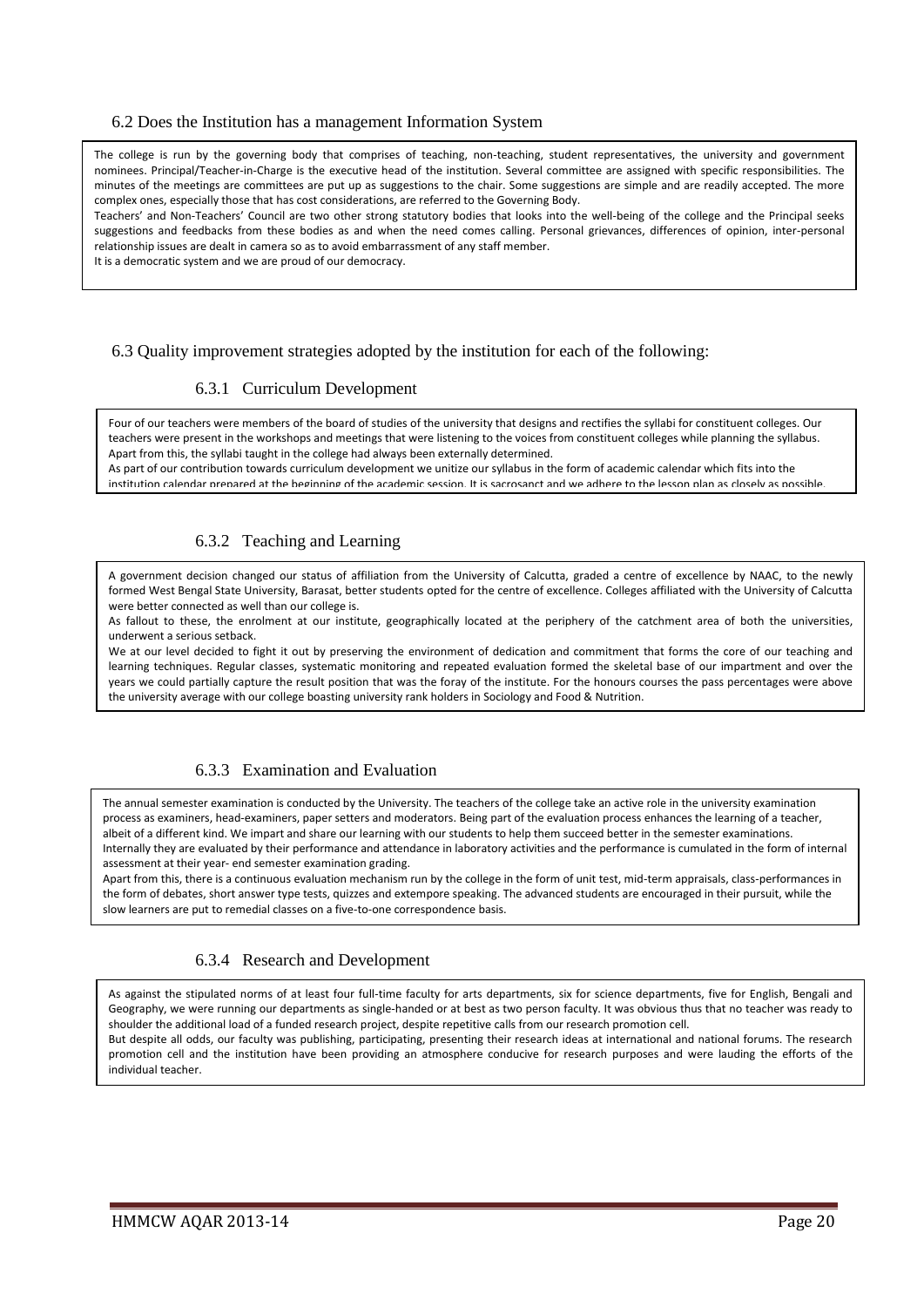### 6.3.5 Library, ICT and physical infrastructure / instrumentation

- Books were procured by the library as per the requisitions from different departments. The requisitions were made as per the formula prepared by the Library sub-committee on the allocation of funds. On library automation we were waiting for the new librarian to join and mastermind the automation plan.
- The college office and the accounts department were connected by LAN so that the Students' Plus, a newly installed Data-capture format software to maintain the records of students could be accessed by all concerned.
- Fees of the students are collected by the Indian Bank, Dakshineswar Branch, just a few blocks away from the college.
- The West Bengal Government approved software, COSA (computerization of service accounts) is installed by the college for timely transfer of the pay-packet.
- The UGC grant for procuring equipment for laboratories is utilized.
- As part of the physical infrastructure expansion, the open air stage is ready for use. Plan is sanctioned for construction of the secondstorey using the ceiling of the stage as base of the second floor.

### 6.3.6 Human Resource Management

An extremely short-staffed institution like ours survives on an efficient human resource management. The person (s) at the helm knows our strengths and weaknesses and deploys us on the basis of this knowledge. Work is assigned with utmost care and concern to the person or the team that is suited for the assignment. Duplications and repetitive efforts are carefully avoided. The management keeps a note on the assignments and its outcome that is readily shared with the stakeholder. We strive on teamwork as our motto.

### 6.3.7 Faculty and Staff recruitment

All teachers against substantive posts are recruited by the College Service Commission, Government of West Bengal. However, in 2011 the vacant teaching positions of our college were filled up by the Contract Teachers and Part Time Teachers of the college. The Government approved a Contract Teacher and three part time teachers per vacancy. The college took efforts to fill in the gap in staff recruitment by hiring guest faculty. It has been making regular efforts taking up the matter of post creation with West Bengal State Government authorities.

### 6.3.8 Industry Interaction / Collaboration

None so far

### 6.3.9 Admission of Students

We had been admitting our students on a first-come-first-serve basis on the basis of the marks cut-off prescribed by the University for Honours and General courses. Higher than university criteria, however, are applied for those departments with a higher demand ratio. The cut-off, the subject combinations to be offered by the college are decided at the Admission sub-committee meeting that is routinely held at the beginning of each academic year.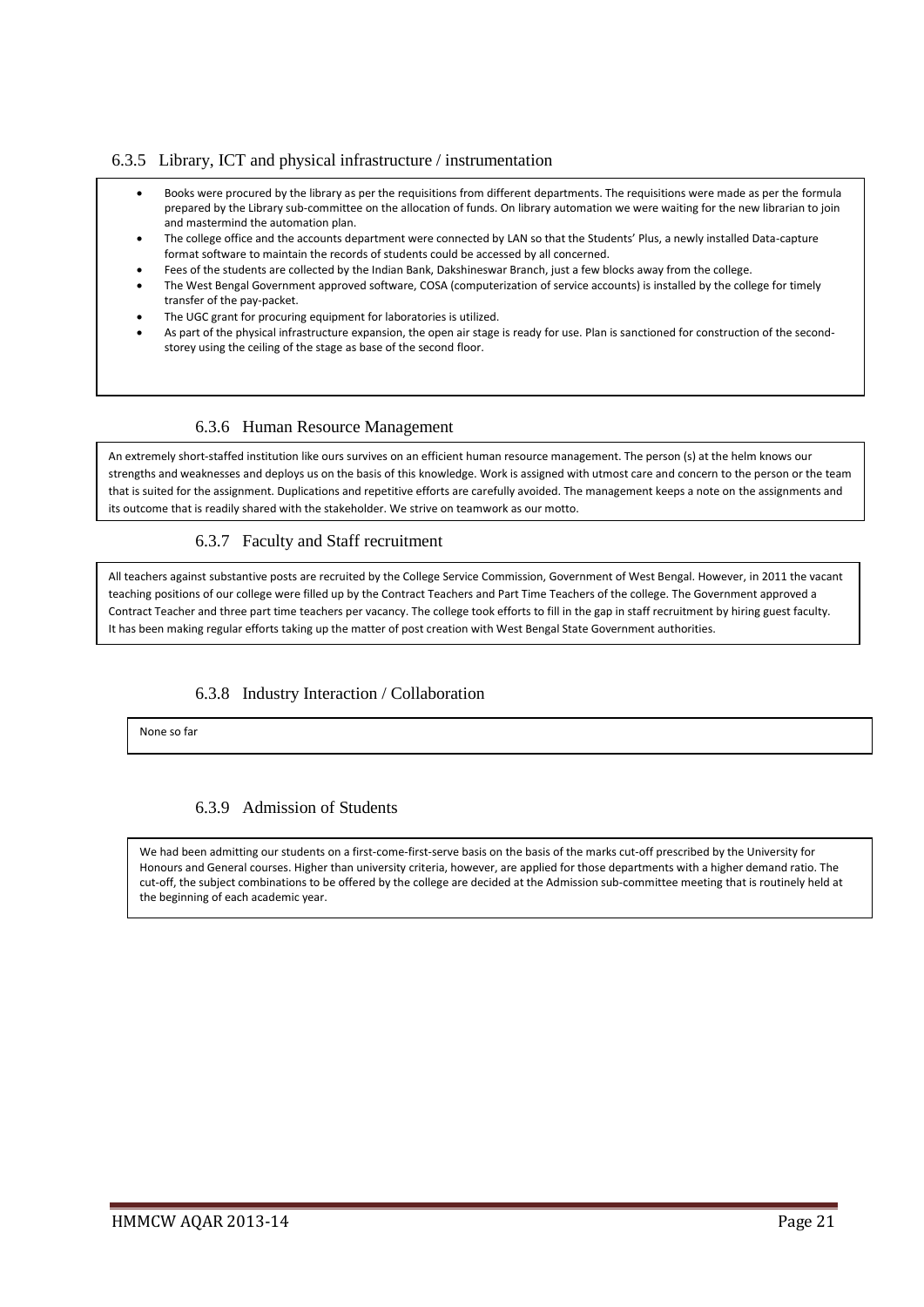6.4 Welfare schemes Teaching GPF for substantive teaches Salary through advances from college when the government pay-packet is late GB has provision to approve special leaves on discretion for Contract teachers and Part Time Teachers All admissible leave Non teaching GPF for non-teaching support staff Non-teaching Fund for financial assistance All admissible leave Students Fees waiver (full and partial) for needy and meritorious students Minority Grants assistance to minority students for procuring Government grants Students' aid fund for needy students Processing of forms for Kanyashri, a subsidizing scheme adopted by the Government of West Bengal for continuing of education for a needy girl student.

for

| 6.5 Total corpus fund generated   30,64,465                                       |  |  |
|-----------------------------------------------------------------------------------|--|--|
| 6.6 Whether annual financial audit has been done Yes $\vert \nu \vert$ No $\vert$ |  |  |

### 6.7 Whether Academic and Administrative Audit (AAA) has been done?

| Audit Type     |                | External |                | Internal  |
|----------------|----------------|----------|----------------|-----------|
|                | Yes/No         | Agency   | Yes/No         | Authority |
| Academic       | N <sub>0</sub> | N.A.     | N <sub>0</sub> | N.A.      |
| Administrative | No             | N.A.     | No             | N.A.      |

6.8 Does the University/ Autonomous College declares results within 30 days? Does not apply

For UG Programmes Yes No

For PG Programmes Yes  $\vert$  NA

 $\overline{N_{O}}$   $\overline{N_{A}}$ 

6.9 What efforts are made by the University/ Autonomous College for Examination Reforms?

Does not apply

6.10 What efforts are made by the University to promote autonomy in the affiliated/constituent colleges? Does not apply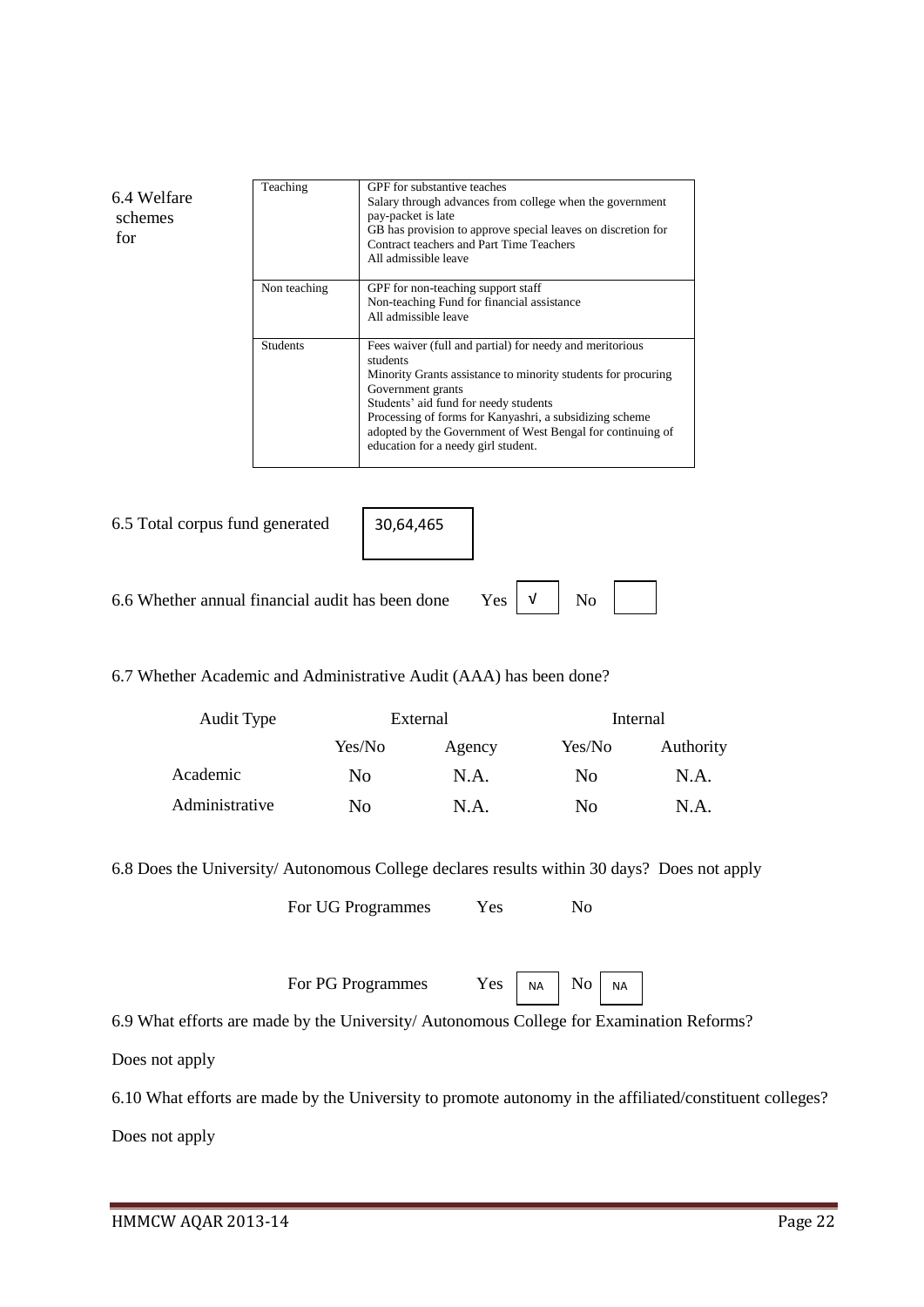6.11 Activities and support from the Alumni Association

Despite its unregistered status, the Alumni Association has been providing all round support towards the institution in organizing and hosting events and workshops with the NSS and CCC. A member of the alumni association has been appointed as a non-teaching faculty on an ad-hoc basis by the college. They have served as the ears of the institution in bringing back the feedback on the impact of the institution on the society.

On a more concrete front, they have been helping the needy students to pay the fees of the college and the examination and helping them to procure text books.

6.12 Activities and support from the Parent – Teacher Association

No formal Parent-Teacher Association exists for the institution. However, the parents have given us their invaluable support and suggestions during the departmental parent-teacher meeting. All parents are encouraged to meet the management with problems of their wards (emotional, academic, financial and otherwise) and with concrete suggestions for development. Their feedback is closely monitored and strictly adhered to.

6.13 Development programmes for support staff

 The office staff had to undergo a very basic training to run the Students' Plus software. No other development programme for support staff has been held by the institution. However, an individual is encouraged to undertake any short-time course after the work hours to upgrade and improve his/her skills and qualifications.

The head-clerk and the non-teaching council monitors the performances of the support staff and reports his impression to the Governing Body through the executive head of the college.

6.14 Initiatives taken by the institution to make the campus eco-friendly

- Through the NSS by keeping the campus clean and green.
- By planting, preserving and protecting the green at the campus.
- By checking the wastage of water and electricity and asking the Students' Union to monitor this as a major stakeholder of the college.
- By celebrating Basant Utsav every year to nurture the greens of the spring and the greens of the youth.

# **Criterion – VII**

# **7. Innovations and Best Practices**

7.1 Innovations introduced during this academic year which have created a positive impact on the functioning of the institution. Give details.

 \* Introduction of the Students' Plus software has reduced the students' wait time at office. On an institutional level the data would help us in long term planning.

\* Interconnectivity of the office and the accounts department.

\* Optimal utilization of the UGC fund for equipment procurement of laboratory based subjects.

students using the space as a partially covered badminton court. \* Construction of the open-air stage to host in-house cultural programmes. We are happy to find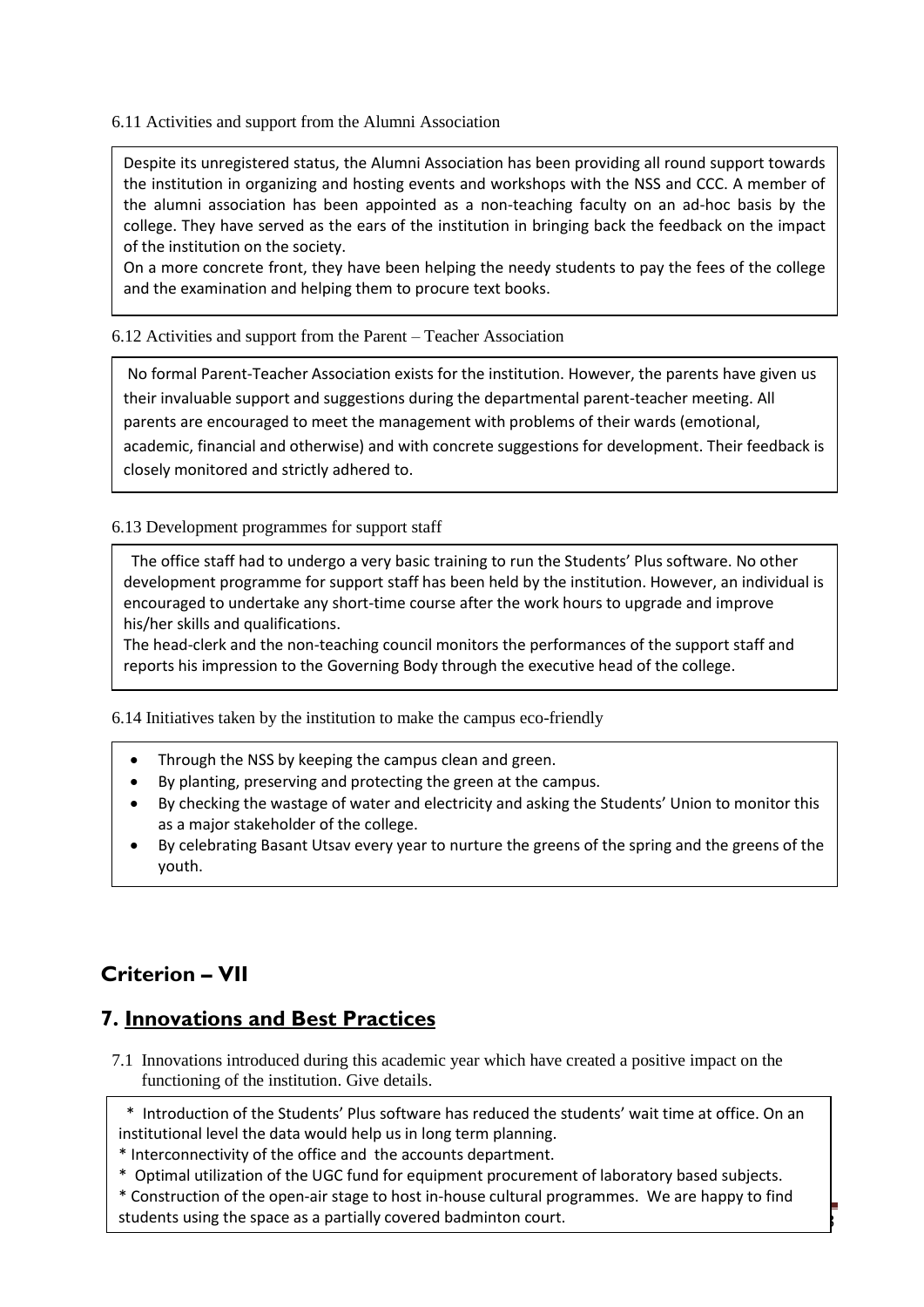- 7.2 Provide the Action Taken Report (ATR) based on the plan of action decided upon at the beginning of the year
	- Continuous internal assessment of students for cumulative internal assessment marks for the semester grading system, for identifying advanced students and slow learners.
	- Active participation sought from students at the classes in the form of preparation of projects, wall magazines, organizing and participating in debates and quizzes.
	- Food and Nutrition week celebrated with sombre and gaiety.
	- Extension of visual medium in teaching and learning.
	- Faculty encouraged to publish, participate and present papers at regional, national and local forums.
	- NSS and sports departments flourish in its extension efforts.
	- Students' Plus, a software to capture and preserve students' background data installed.
	- Office computers and the accounts are interconnected through Local Area Network.
	- Laboratories upgraded utilizing the UGC fund to procure equipment.
	- The open air auditorium is now open for events. Plan sanctioned for the second storey over its roof. An air-conditioning unit is installed at the green room of the auditorium.

7.3 Give two Best Practices of the institution *(please see the format in the NAAC Self-study Manuals)*

1**)Practical classes for science based subjects right from 1st year instead of 2nd year**

2) **Preservation of students background data and linking office with accounts**

7.4 Contribution to environmental awareness / protection

- The search for alternate sources of energy is on. Meanwhile, preservation of non-renewable sources of energy is high amongst our priorities.
- Planting of saplings during the monsoons every year and protecting them year round is our mission. It is wonderful to see the campus green at every season.
- Environmental Sciences classes spread message on preservation of energy.
- Students and Students' Union take an active and participatory role in the preservation of electricity in campus.

7.5 Whether environmental audit was conducted? Yes | No

√

7.6 Any other relevant information the institution wishes to add. (for example SWOT Analysis)

The college does not have a Principal since JANUARY, 2011. It does not have a librarian since 2010. The college is trying hard to fill up these posts.

•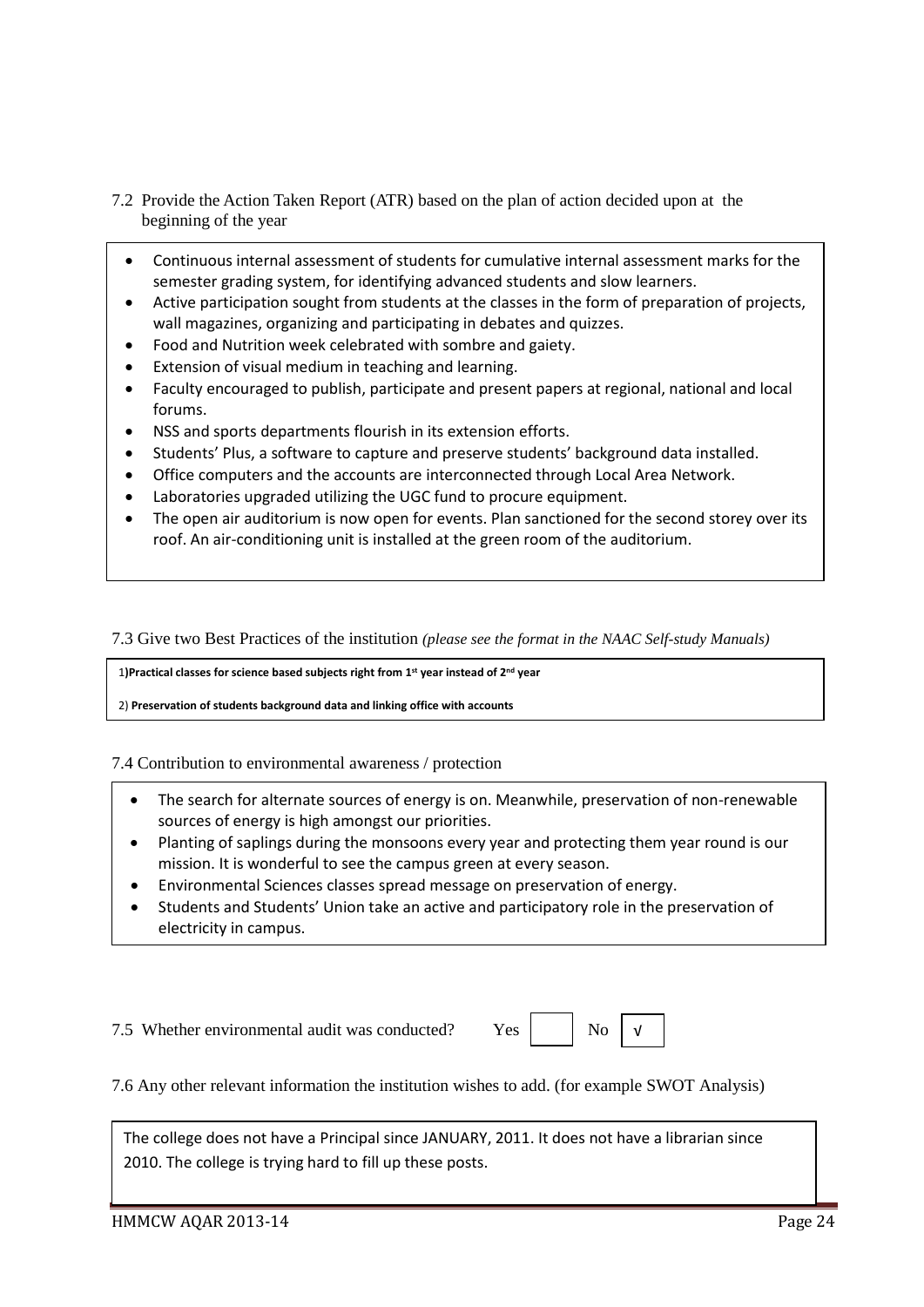## 8. **Plans of institution for next year**

- **Completion and furnishing of the second-storey above the open air auditorium.**
- **Improve the drainage system of the campus.**
- **Provide a reading space to library infrastructure.**
- **Introduce more computers in library and bring it under Internet connection.**

*\_\_\_\_\_\_\_\*\*\*\_\_\_\_\_\_\_*

*Name \_\_\_\_\_\_Dr Dipanwita Ghosh\_\_\_\_\_\_\_ Name \_Dr Soma Ghosh\_\_\_\_\_* 

Dipanwite Ghosh

*Signature of the Coordinator, IQAC Signature of the Chairperson, IQAC* Hiralal Mazumdar Memorial College for Women<br>Dakshineswar, Kolkata - 700 035

loma GIR

HMMCW AQAR 2013-14 Page 25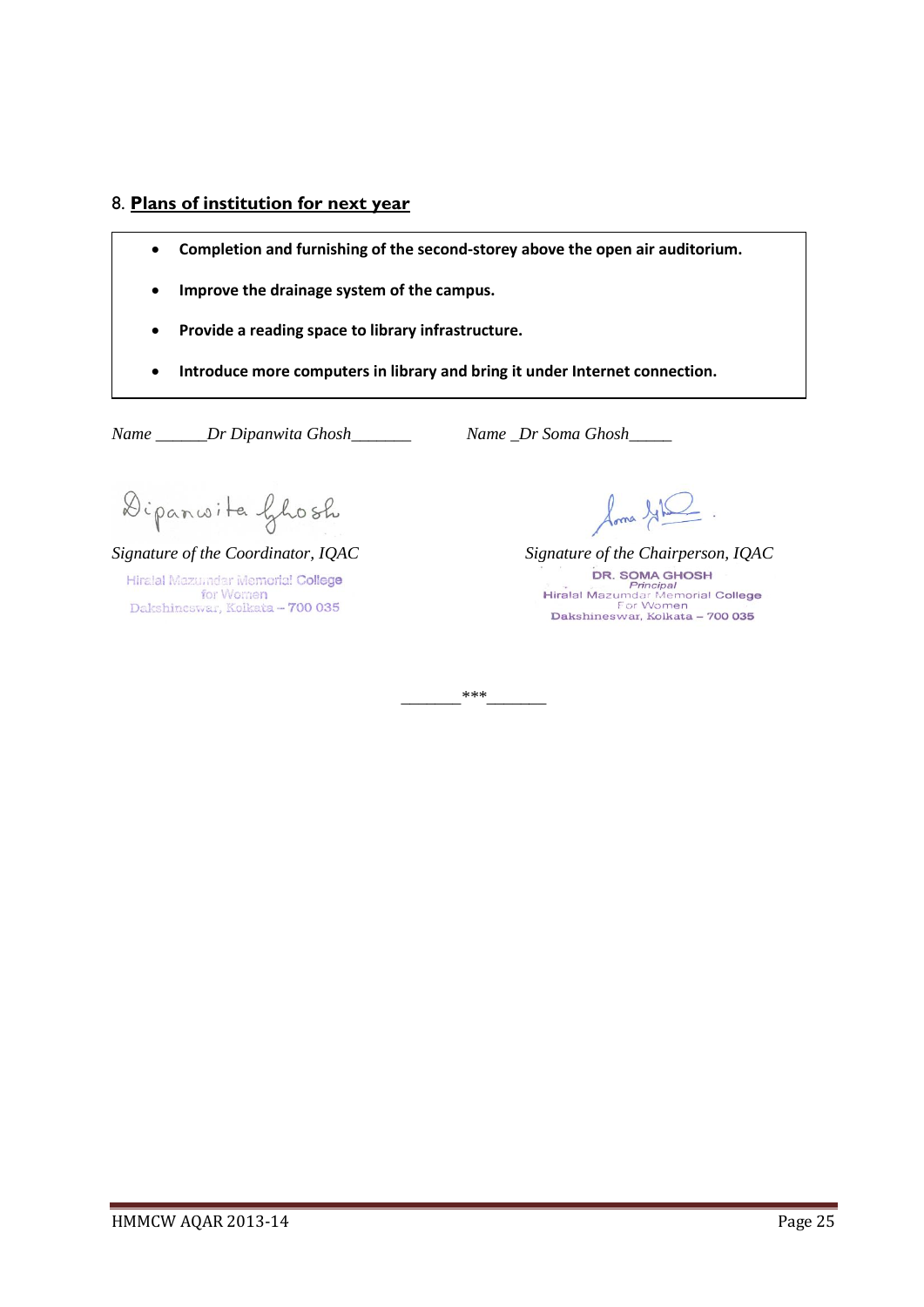# **Annexure I: Institutional Calendar 2013-14**

# **PRE PUJA SESSION**

| <b>MONTH</b>             | <b>SUNDAYS</b><br>(Within | <b>HOLIDAYS</b>                                                         | Working     | UNIV.               | <b>REMARKS</b>                                                                                                                            |
|--------------------------|---------------------------|-------------------------------------------------------------------------|-------------|---------------------|-------------------------------------------------------------------------------------------------------------------------------------------|
|                          | working wks.)             |                                                                         | <b>DAYS</b> | <b>EXAMINATIONS</b> |                                                                                                                                           |
| <b>JULY' 13</b>          | 07, 14, 21, 28,           | $10/7 -$<br>RATHAYATRA<br>19/7-PANCHAYAT<br><b>GENERAL</b>              | 25          | B.A./B.SC. PTI      | <b>ADMISSION OF</b>                                                                                                                       |
|                          |                           | <b>ELECTION</b>                                                         |             |                     | B.A./B.SC. THIRD                                                                                                                          |
|                          |                           |                                                                         |             |                     | YEAR STUDENTS                                                                                                                             |
| AUG'13                   | 04, 11, 18, 25            | 9/8-ID-UL-FITAR<br>10/8-COLLEGE                                         | 23          |                     | <b>1ST YR CLASSES</b><br><b>START</b>                                                                                                     |
|                          |                           | <b>FOUNDATION</b><br><b>DAY</b><br>$15/8 -$                             |             |                     | FROM 6TH AUG                                                                                                                              |
|                          |                           | INDEPENDENCE<br><b>DAY</b><br>$28/8 -$                                  |             |                     | <b>3RD YR CLASSES</b><br><b>START</b>                                                                                                     |
|                          |                           | <b>JANMASTHAMI</b>                                                      |             |                     | FROM 13TH AUG<br>3RD YR<br><b>ADMISSION</b>                                                                                               |
| <b>SEPT'13</b>           | 01, 08, 15, 22,<br>29     | $17/9-$<br><b>BISWAKARMA</b><br>PUJA<br>28/9-After xiphias<br>closed    | 24          |                     | <b>REGISTRATION</b><br><b>FORM</b><br>FILL IN FOR<br>B.A./B.SC.<br><b>1ST YR STUDENTS</b><br>2ND YR CLASSES<br><b>START</b><br>FROM 03/09 |
| OCT'13                   | 6                         | 02/10-GANDHI<br><b>B'DAY</b>                                            | 6           |                     | 03/10, 04/10,<br>05/10<br><b>XIPHIAS</b><br>$05/10-$                                                                                      |
|                          |                           | 04/10-MAHALAYA<br>10TH-05TH NOV:<br>Puja vacation                       |             |                     | Cosmetology<br>counselling<br>Programme                                                                                                   |
| <b>POST PUJA SESSION</b> |                           |                                                                         |             |                     |                                                                                                                                           |
| <b>NOV'13</b>            | 10, 17, 24                | $11/11 -$<br><b>JAGADDHATRI</b><br><b>PUJA</b><br>$15/11$ -<br>MUHARRAM | 20          |                     | 15/11-Last date<br>receipt<br>of Re-examination<br>form                                                                                   |
| <b>DEC'13</b>            | 01, 08, 15, 22            | 21/12-CLOSED                                                            | 19          |                     | 20/12-Annual                                                                                                                              |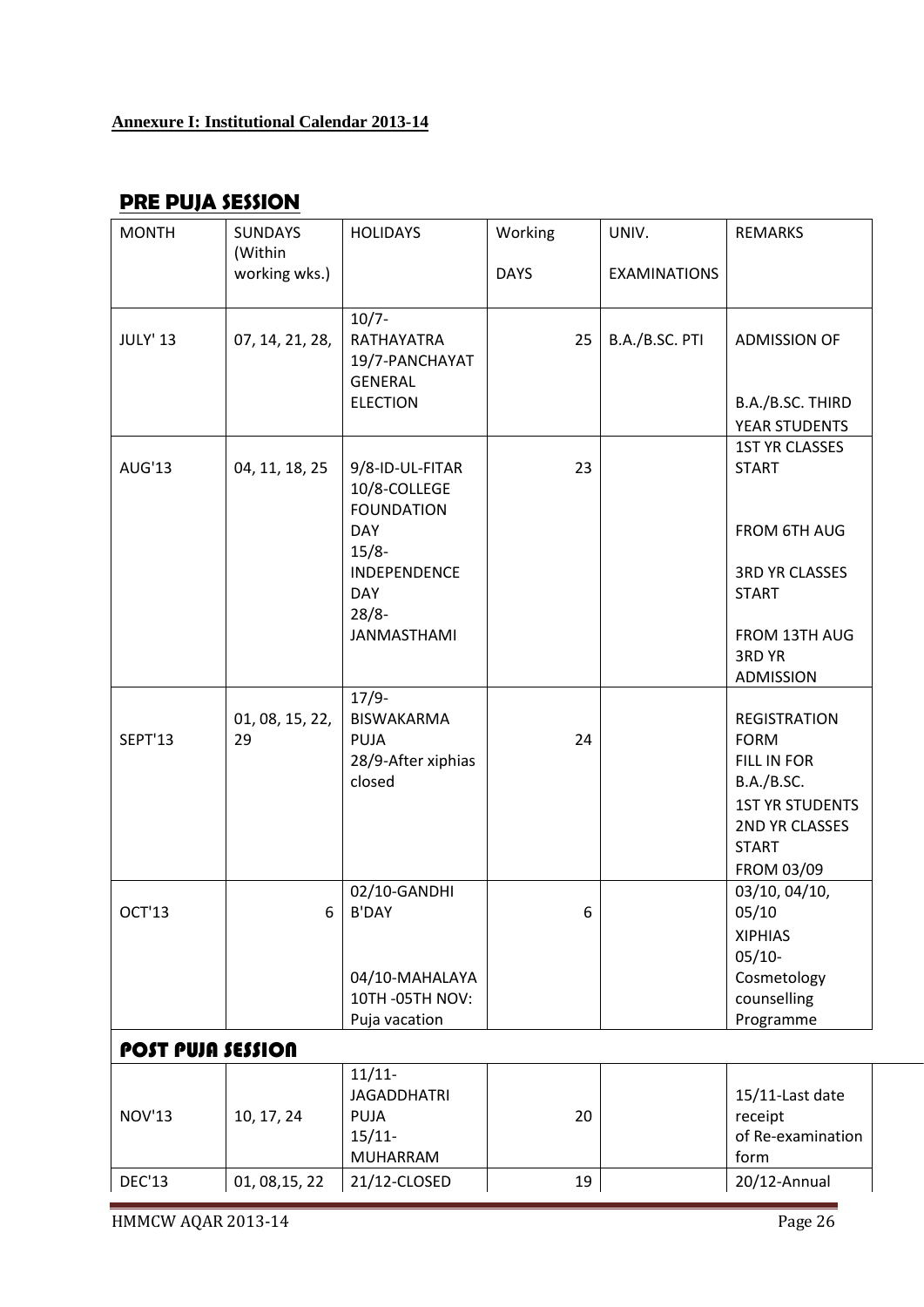|               |                       | <b>AFTER SPORTS</b><br>$25/12 - 31/12$ :<br>Winter recess                                                               |    |                           | Sports<br>18/12-BLOOD<br><b>DONATION</b>                                    |
|---------------|-----------------------|-------------------------------------------------------------------------------------------------------------------------|----|---------------------------|-----------------------------------------------------------------------------|
| JAN'14        | 05, 12, 19, 26        | 01/01-New YEAR<br>14/01-FATEHA<br>DOAZ DAHUM<br>23/01-NETAJI'S<br><b>B'DAY</b>                                          | 23 |                           | 02/01-Stu'Union<br>Notification<br>22/01-ANNUAL<br>SOCIAL<br>12/01-YUVOTSAB |
|               |                       | $25/01 -$<br><b>MAGHOTSAV &amp;</b><br><b>FATEH</b><br>DOAZ DAHUM<br>26/01-REPUBLIC<br><b>DAY</b>                       |    |                           |                                                                             |
| <b>FEB'14</b> | 02, 09, 16, 23        | 04/02, 05/02 -<br>SARASWATI PUJA<br>$25/02 -$<br><b>UNIVERSITY</b>                                                      | 20 |                           | THIRD YR TEST                                                               |
|               |                       | <b>FOUNDATION</b><br><b>DAY</b><br>$27/02 -$<br>MAHASHIVARATRI                                                          |    |                           | 6/2-Youth<br>Parliament<br>$7/2$ -Quiz<br>Competition                       |
| MARCH'14      |                       |                                                                                                                         |    |                           | Third Yr Test                                                               |
|               | 02, 09, 16, 23,<br>30 | 17/03-DOLYATRA                                                                                                          | 25 |                           | SECOND YR TEST<br>BASANTOTSAV-<br>14/03                                     |
| APRIL'14      | 06, 13, 20, 27        | 14/04-CHAITRA<br>SANKRANTI                                                                                              | 25 | PART III<br><b>THEORY</b> | BA/BSC PT I TEST                                                            |
|               |                       | 15/04-BENGALI<br><b>NEW YEAR</b>                                                                                        |    |                           | <b>MINORITY</b><br>STIPEND ON                                               |
|               |                       | 18/04-GOOD<br><b>FRIDAY</b><br>19/04-EASTER                                                                             |    |                           | 30-Apr                                                                      |
|               |                       | SATURDAY                                                                                                                |    |                           |                                                                             |
| <b>MAY'14</b> | 04, 11, 18, 25        | 01/05-MAY DAY<br>09/05-RABINDRA<br><b>JAYANTI</b><br>12/05-ELECTION<br>13/05-ELECTION<br>14/05-BUDDHA<br><b>PURNIMA</b> | 22 | <b>PARTII</b>             |                                                                             |
|               |                       | 16/05-SUMMER<br><b>RECESS STARTS</b>                                                                                    |    |                           |                                                                             |
| JUNE'14       | 01, 08, 15, 22,       |                                                                                                                         | 25 | <b>PARTII</b>             | ADMISSION                                                                   |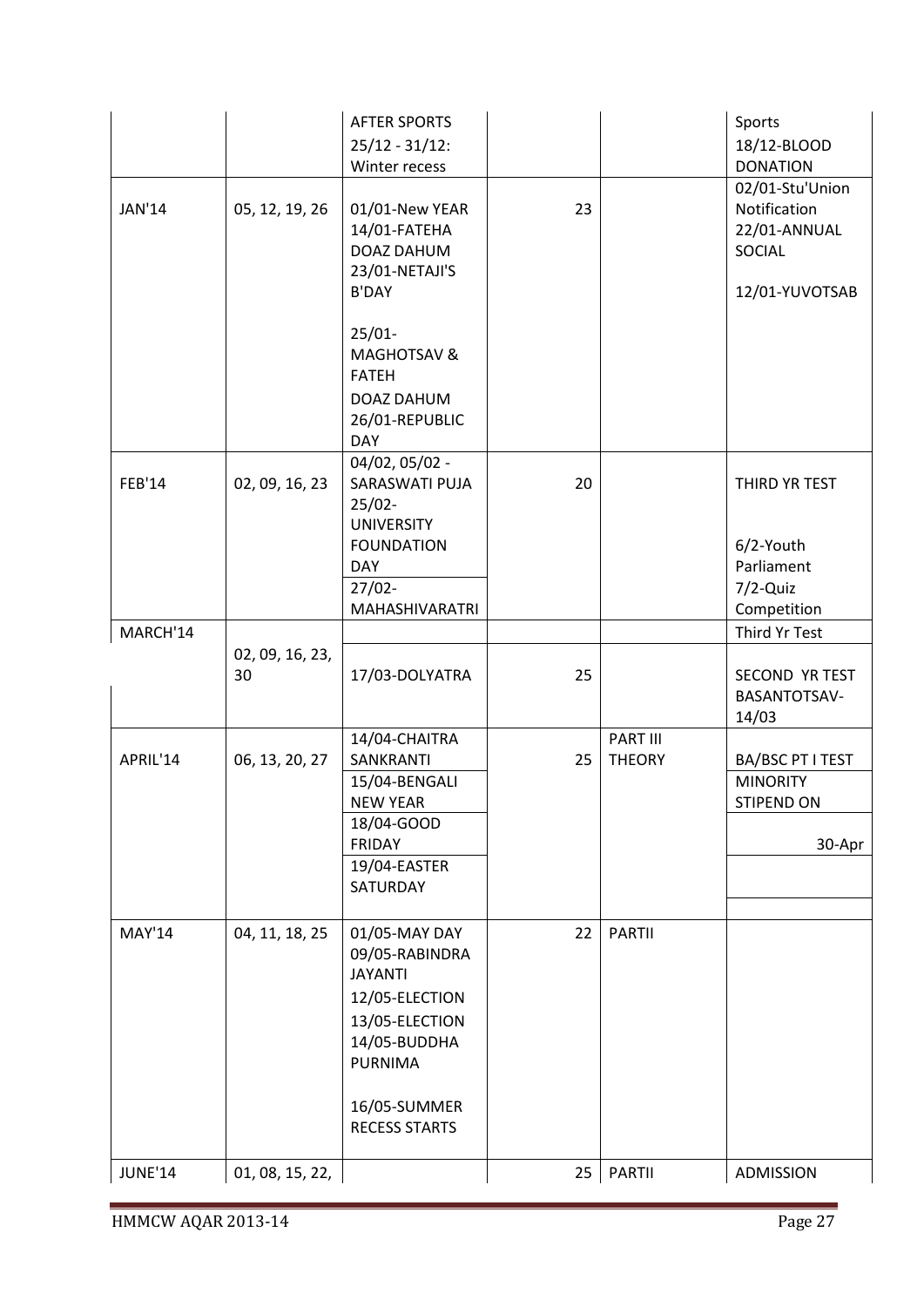| 29 | <b>PROCESS</b>   |
|----|------------------|
|    | STARTS -02/06    |
|    | 19,20/06-        |
|    | COUNSELLING      |
|    | 25/06-MERIT LIST |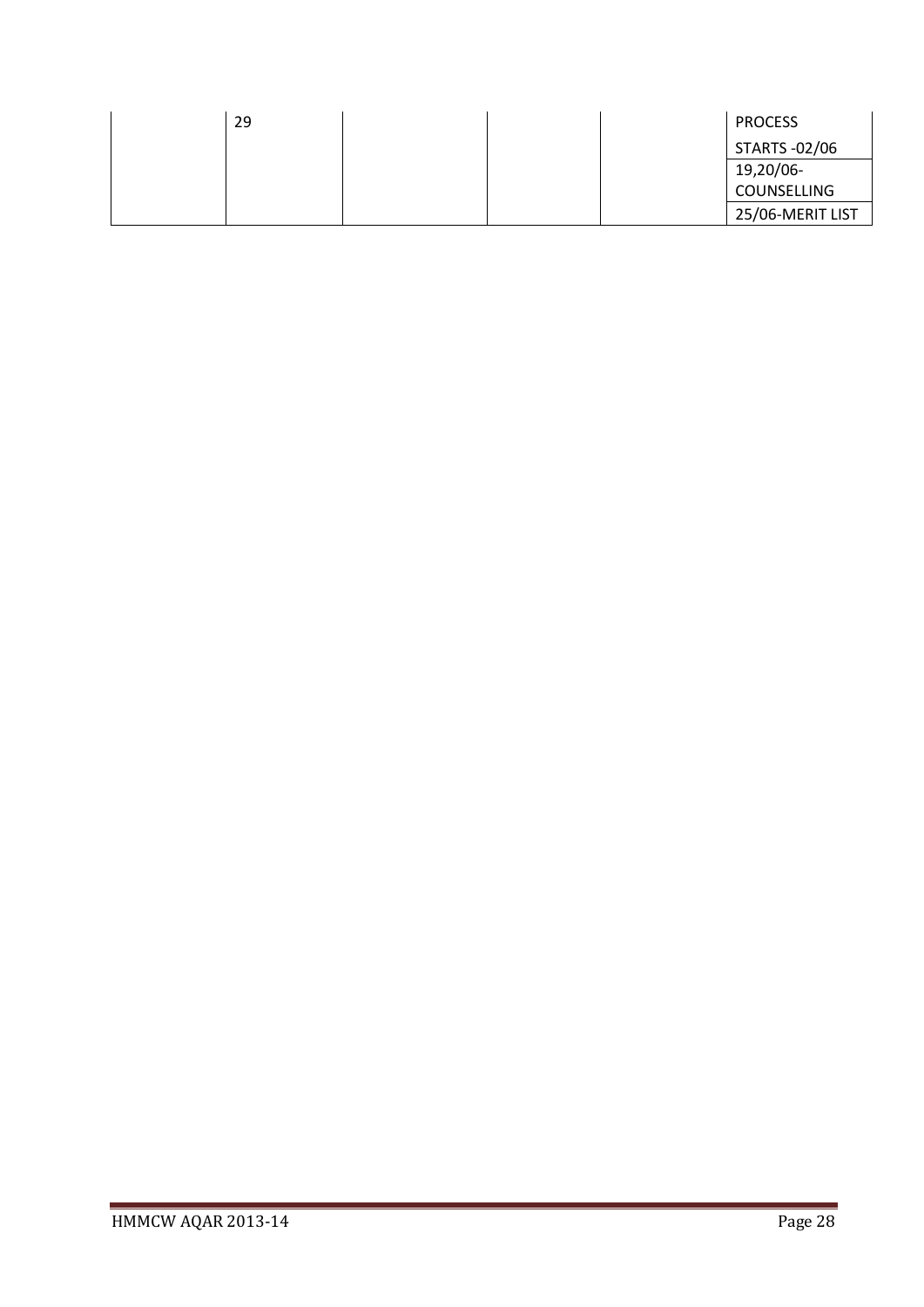## **Annexure 2: Evaluation of the institution by students**

HMMCW Students' Feedback Report 2013-14



## Part A: Teaching and Learning

Legends: 1. Teaching method

- 2. Finishing syllabus on time
- 3. Contact time after class hours
- 4. Supporting students beyond the curriculum
- 5. Overall behavior with students
- 6. Evaluation methods adopted by the teacher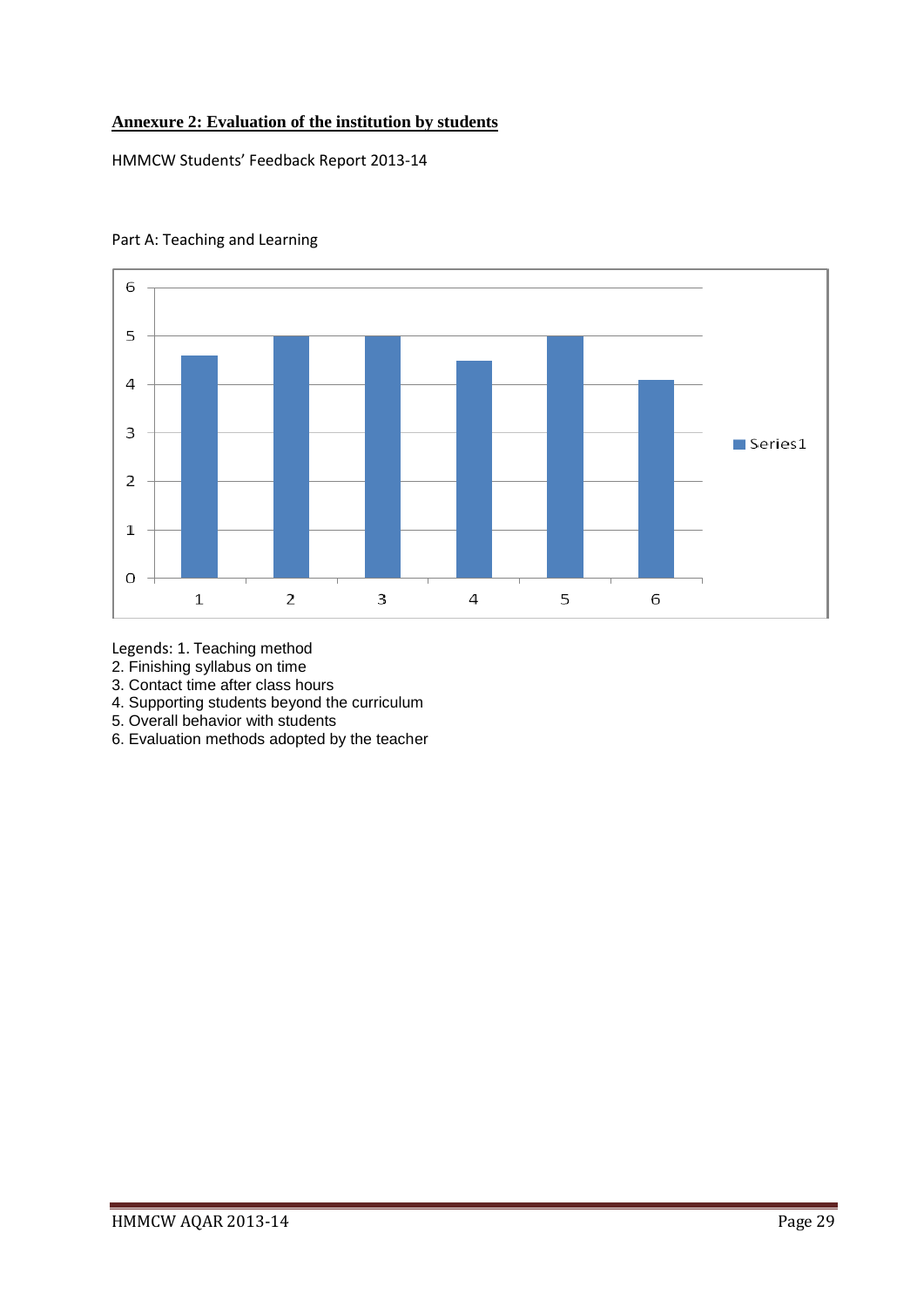

Part B: College infrastructure

Legends: 1. Overall teaching learning environment of the college

- 2. Relationship of teachers with students
- 3. Relationship of non-teaching staff with students
- 4. Seminar library facility
- 5. Central library facility
- 6. Relationship with students' union
- 7. College laboratory facility
- 8. Running water facility
- 9. Reprography services at college
- 10. College canteen
- 11. Overall college environment

Data source: 215 students who appeared for BA/BSc (Part III Hons examination) in 2012